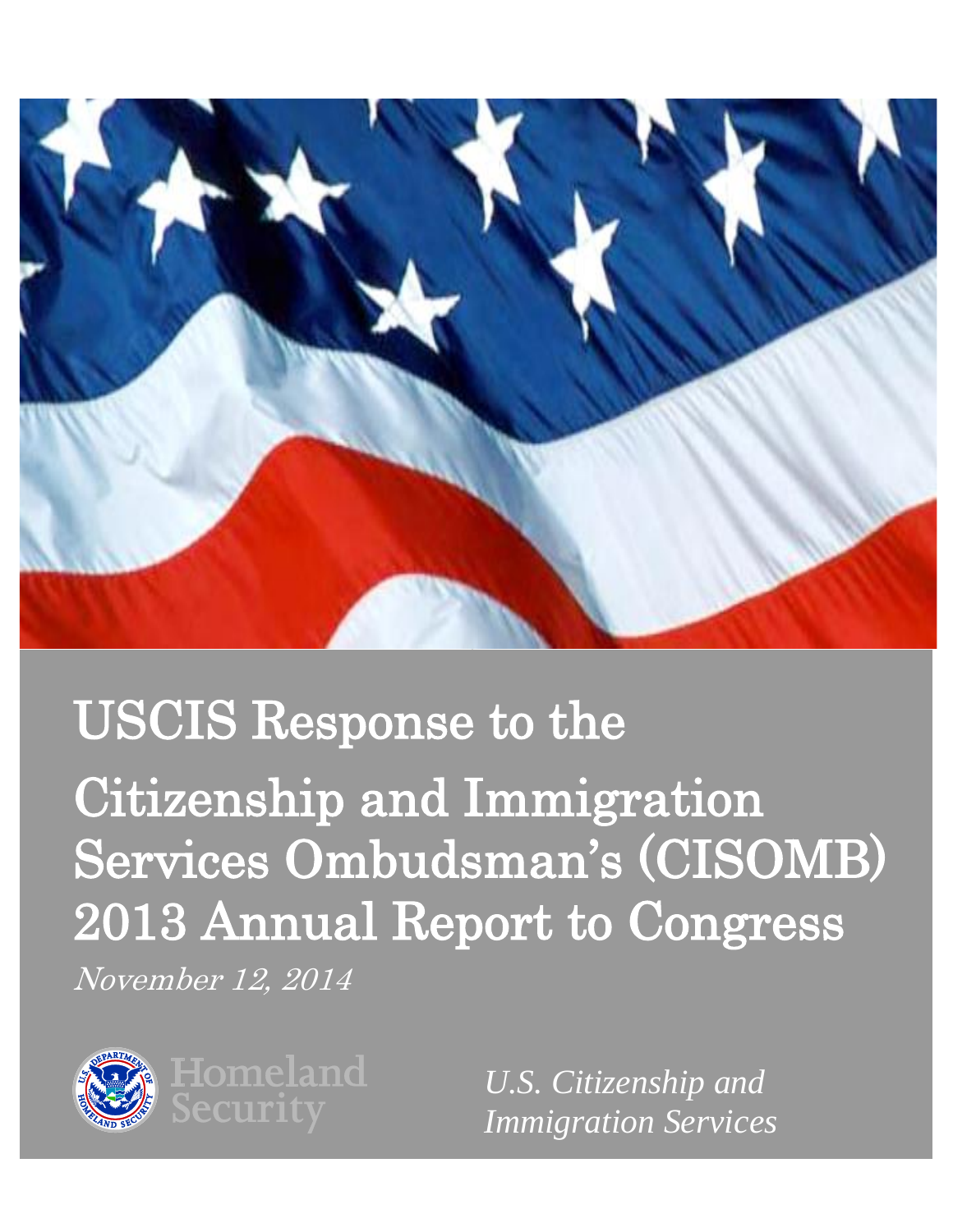# **TABLE OF CONTENTS**

| $\mathbf{I}$ . | <b>INTRODUCTION</b>                     |                |
|----------------|-----------------------------------------|----------------|
| П.             | <b>HUMANITARIAN</b>                     | $\overline{2}$ |
|                | <b>III.</b> FAMILY AND CHILDREN         | 9              |
| IV.            | <b>EMPLOYMENT</b>                       | 11             |
|                | V. CUSTOMER SERVICE                     | 20             |
| VI.            | <b>CONCLUSION</b>                       | 30             |
|                | VII. APPENDIX: ACRONYMS AND INITIALISMS | 31             |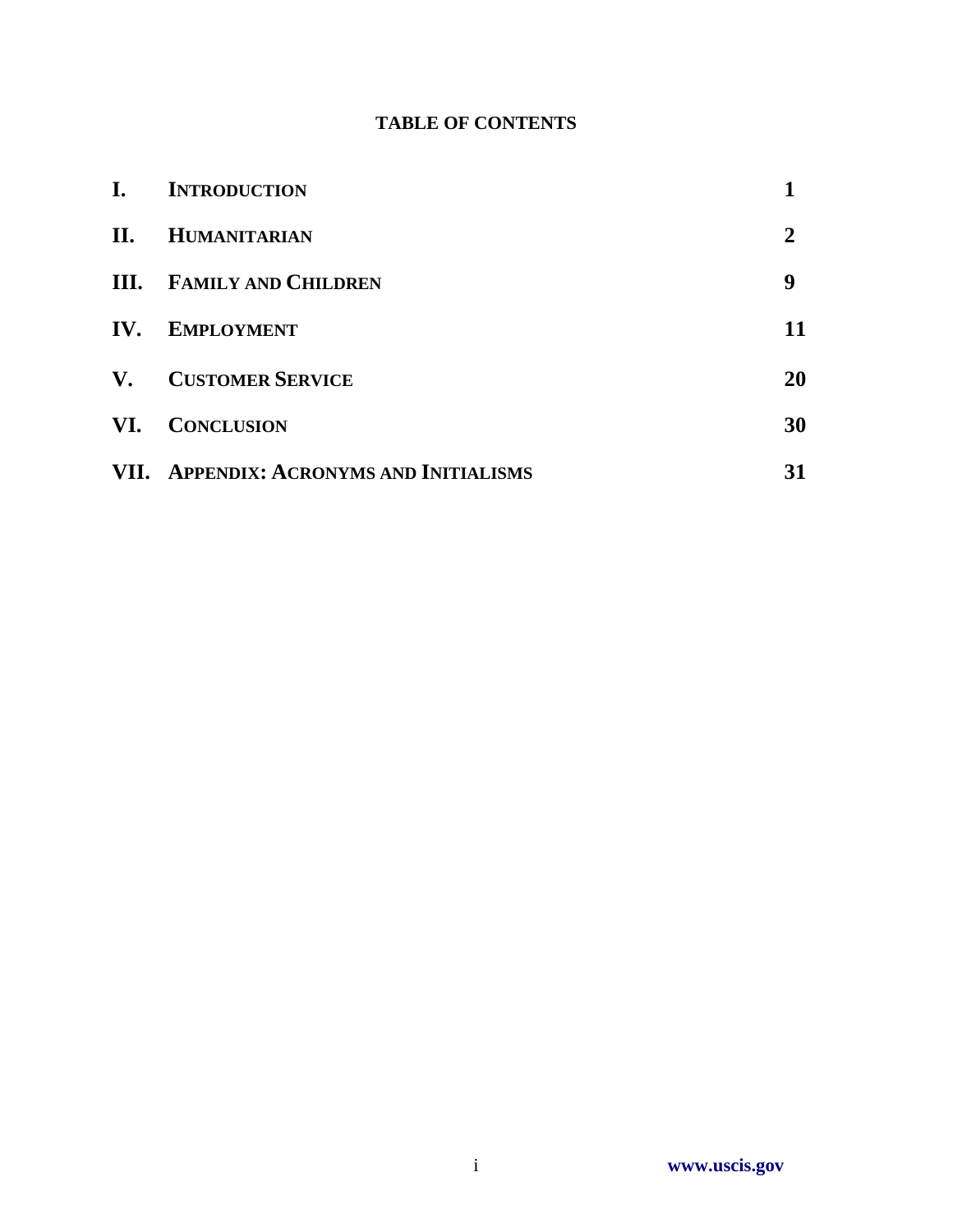# **Response to the Citizenship and Immigration Services Ombudsman's 2013 Annual Report to Congress**

#### **November 2014**

#### **I. INTRODUCTION**

U.S. Citizenship and Immigration Services (USCIS) thanks the CIS Ombudsman (CISOMB) for the analysis provided in the 2013 Annual Report to Congress (Annual Report). USCIS appreciates the review of the Agency's operations and provides the following response to the Annual Report.

Recognizing the importance of its humanitarian-based efforts, USCIS continued to prioritize this work and achieved a number of successes. USCIS again reached the statutory cap of approved petitions for U nonimmigrant status. Under the U.S. Refugee Admissions Program, USCIS also approached the presidentially authorized ceiling for refugee admissions, while maintaining enhanced security checks required for all refugee applicants.

Family unification, a cornerstone of U.S. immigration, continued to be a focus for USCIS. With the introduction of the provisional unlawful presence waiver, USCIS was able to shorten the amount of time that U.S. citizens are separated from their immediate relatives during the immigrant visa process. USCIS is closely monitoring the program's progress and operational impact.

The  $\text{Agency}^1$  has devoted considerable resources and efforts to improve the processing of employment-based applications and petitions. With the Entrepreneurs in Residence initiative, USCIS was able to harness industry expertise to aid in the enhancement of existing policies, practices, and training across a range of existing visa categories used by entrepreneurs. USCIS continues to examine and evaluate the EB-5 Immigrant Investor Program to ensure that it is operating efficiently and effectively while also recognizing business realities. The newly created Immigrant Investor Program Office will lead these efforts, and is transitioning this workload to Washington, DC. This transition to headquarters will ensure that this important and complex program is appropriately resourced and managed under a single leadership structure.

Customer service is a core element of the Agency's mission. USCIS consistently seeks new ways to improve the customer's experience. This has been highlighted by extensive outreach efforts, increased opportunities to submit case inquiries as e-Requests, and a newly redesigned Web site. USCIS is also in the midst of its Transformation initiative, which is modernizing the processing of immigration-related benefits by moving from a paper-based system to an electronic system.

The Annual Report includes several previously issued formal recommendations by the CISOMB. Since USCIS has already provided formal responses to those recommendations,

 1 In this response, "USCIS" and "Agency" are used interchangeably.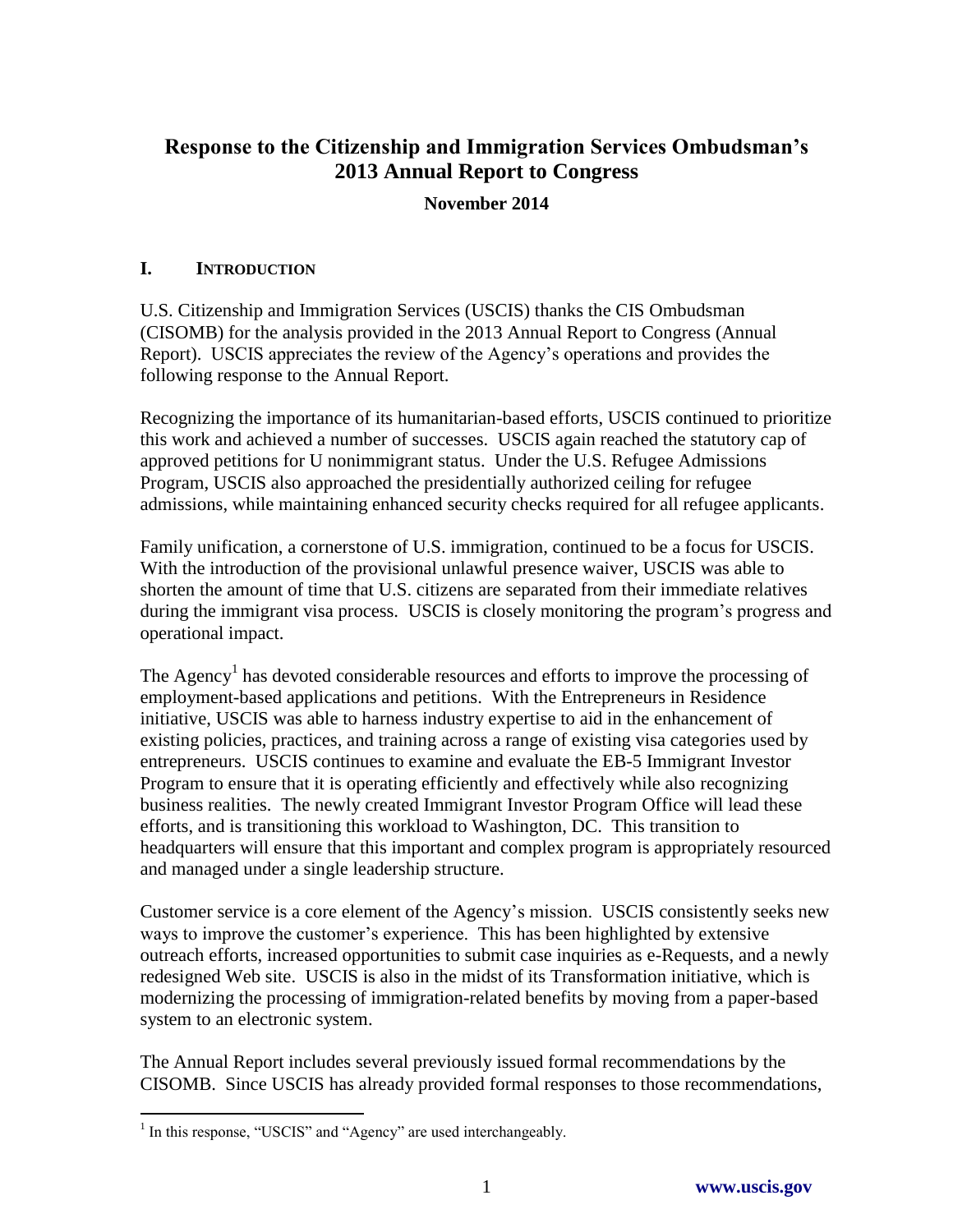which can be found on the USCIS Web site, the Agency will not include a detailed discussion of each individual previously issued recommendation here.

## **II. HUMANITARIAN**

USCIS provides a number of immigration-related humanitarian programs and protection to assist individuals suffering from natural disasters, persecution, emergency medical issues, and other urgent circumstances. USCIS is committed to ensuring that vulnerable populations have access to the various forms of immigration relief available to them.

### **A. Humanitarian Applications and Petitions**

For the fourth straight year, USCIS has approved the statutory maximum number of petitions for U nonimmigrant status (U visas). Each year, 10,000 U visas are available for victims of crime who have suffered substantial mental or physical abuse and are willing to help law enforcement authorities investigate or prosecute those crimes.<sup>2</sup> A U-visa petition requires certification of assistance from a law enforcement agency.

The U-visa program was created by Congress to strengthen the law enforcement community's ability to investigate and prosecute cases of domestic violence, sexual assault, human trafficking, and other crimes while also offering protection to victims. More than 76,000 victims and their family members have received U visas since the program was implemented.

In addition to U visas, USCIS also processes applications and petitions for individuals who are victims of domestic abuse and victims of human trafficking. The Violence Against Women Act (VAWA) allows certain spouses, children, and parents of U.S. citizens and lawful permanent residents to file a petition for themselves, without the abuser's knowledge.<sup>3</sup> This permits victims to seek both safety and independence from their abuser. The nonimmigrant T visa was created by Congress to strengthen the ability of law enforcement agencies to investigate and prosecute cases of human trafficking while offering protection to the victims.

In the Annual Report, the CISOMB expressed concern about extended processing times for vulnerable populations. Since the report's publication, USCIS has made great strides in improving processing times for these cases. Currently, the Vermont Service Center is processing Form I-360 VAWA-filings in five months, Form I-914 (T visas) in four months, and Form I-918 (U visas) in eleven and a half months. It is important to note that Form I-918 processing times are impacted by the congressionally mandated cap on available visas. Once the fiscal year cap is reached, USCIS is unable to adjudicate more petitions during that fiscal year, thus leading to an increase in processing times.

 2 *See* INA § 214(p)(2)(A).

<sup>&</sup>lt;sup>3</sup> See INA §§ 204(a)(1)(A)(iii), (iv) and (vii); (B)(ii) and (iii).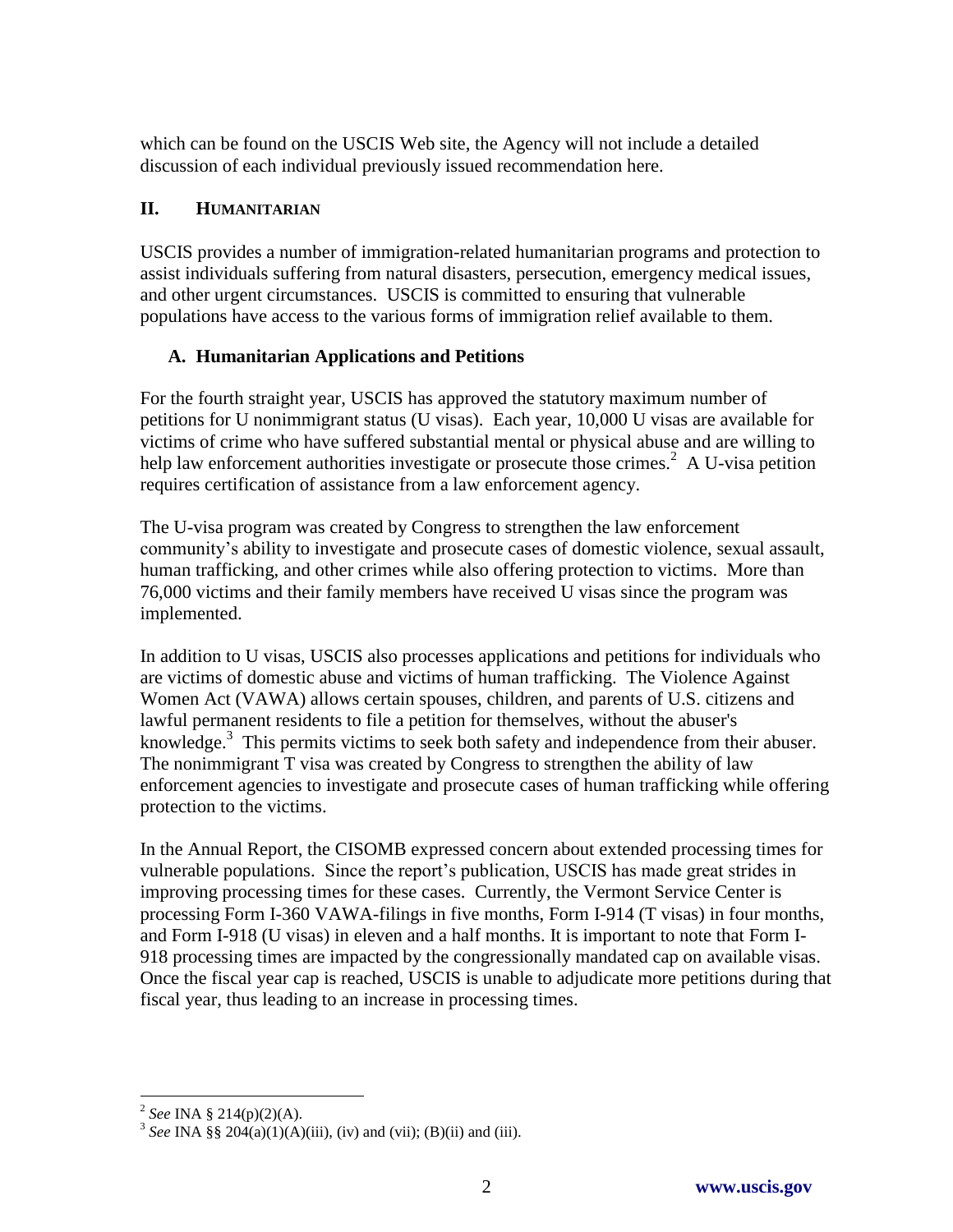With the start of fiscal year (FY) 2014, USCIS has resumed issuing U visas. The Vermont Service Center has shifted additional resources to the Victims Unit $4$  to aid in the adjudication of these cases and will continue to train additional staff as acquired.

#### **B. Requests for Evidence and VAWA Petitions**

The CISOMB received reports from stakeholders that, in some cases, Immigration Services Officers were issuing Requests for Evidence (RFEs) that asked for documentation typically used to prove a good faith marriage in a non-VAWA case. By doing so, the concern is that USCIS is holding VAWA self-petitioners to a higher standard of proof than required.<sup>5</sup>

VAWA self-petitioners file Form I-360, Petition for Amerasian, Widow(er), or Special Immigrant. In their petition and supporting documents, they must establish through a preponderance of evidence that they meet each of the eligibility requirements as identified in the Immigration and Nationality Act  $(INA) - i.e.,$  qualifying relationship, residence with spouse/parent/child, battery/extreme cruelty perpetrated by the abuser during the qualifying relationship, good moral character (for all petitioners over the age of  $14$ ),<sup>6</sup> and good faith marriage (if filing as a spouse of a U.S. citizen or lawful permanent resident).<sup>7</sup> Unlike other form types that require primary evidence, VAWA self-petitioners may provide any credible evidence to establish they meet the eligibility requirements.

The evidentiary record is reviewed in its entirety by the adjudicating officer. The officer must evaluate the information provided to determine both the credibility of relevant information provided and whether the documentation is sufficient to meet the evidentiary burden. The officer must also assess each filing for indications of fraud. On rare occasions, this results in the officer requesting original documents. If these documents lead to a finding that fraud is likely, the VAWA filing is referred to the Vermont Service Center's Center Fraud Detection Operations for further review.

If, after review of the evidentiary record, an RFE is issued, the Vermont Service Center provides examples – which are not exhaustive – of evidence that the self-petitioner can submit, including the option of submitting affidavits discussing the qualifying relationship. The instructions for Form I-360 also include a list of suggested evidence and state that the petitioner may submit any relevant credible evidence in place of suggested evidence.

 $\overline{a}$ 

<sup>&</sup>lt;sup>4</sup> The Vermont Service Center's Victims Unit has jurisdiction over victim-related petitions and applications filed with USCIS. The unit is charged with making discretionary determinations on three vulnerable populations of foreign nationals: victims of domestic violence, victims of certain violent crimes, and victims of human trafficking.

<sup>5</sup> *See* CIS Ombudsman Annual Report 2013, p. 12.

<sup>&</sup>lt;sup>6</sup> Per 8 CFR § 204.2(e)(2)(v), "A child who is less than 14 years of age is presumed to be a person of good moral character and is not required to submit affidavits of good moral character, police clearances, criminal background checks, or other evidence of good moral character."

<sup>7</sup> *Id.*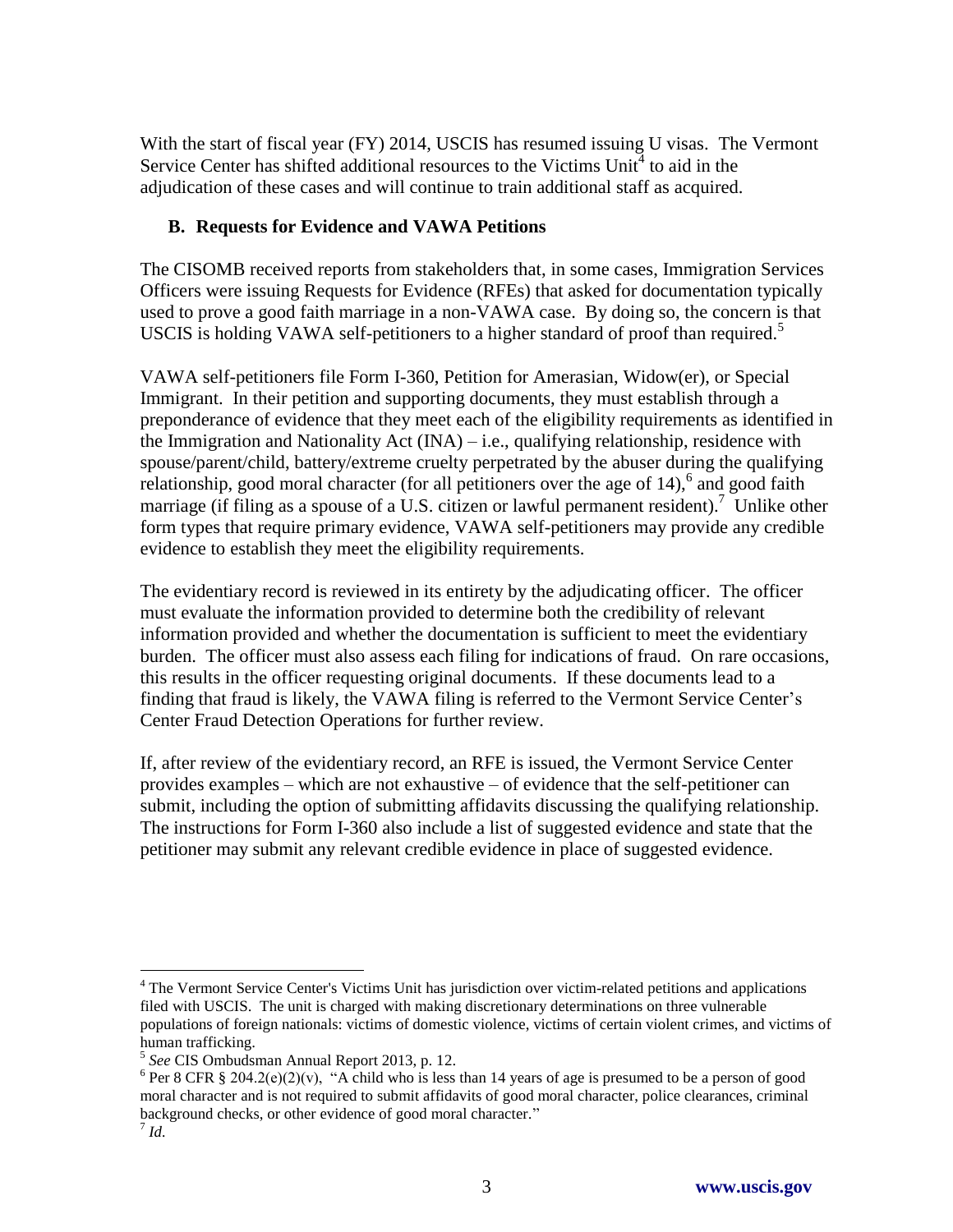#### **C. Unaccompanied Children**

In conjunction with the CISOMB's recommendation<sup>8</sup> to accept jurisdiction of Unaccompanied Alien Child  $(UAC)^9$  cases referred by the Executive Office for Immigration Review, the USCIS Asylum Division has implemented new procedures<sup>10</sup> that streamline how the Agency determines whether an asylum application was filed by a UAC. USCIS will now adopt prior U.S. Customs and Border Protection (CBP) or U.S. Immigration and Customs Enforcement (ICE) determinations of UAC status provided the determination was in place at the time the asylum application is filed. If neither CBP nor ICE has made a determination of UAC status, USCIS Asylum Offices will follow the  $2009$  memorandum<sup>11</sup> for making such determinations. Each Asylum Office received training on the new procedures, which were also posted on [www.uscis.gov.](http://www.uscis.gov/)

In addition, USCIS and the Department of Homeland Security (DHS) continue to work toward promulgating a regulation to implement the UAC initial jurisdiction provisions of the William Wilberforce Trafficking Victims Protection Reauthorization Act of 2008  $(TVPRA).<sup>12</sup>$ 

USCIS would like to provide a point of clarification relating to the Annual Report's description of UAC determination processes. The Report states that immigration judges make UAC determinations and the Nebraska Service Center makes similar jurisdictional determinations.<sup>13</sup> Currently, there is no regulation or other guidance under which immigration judges determine UAC status for purposes of USCIS jurisdiction over asylum applications. Immigration judges have allowed possible UACs to pursue their asylum claims before USCIS, which has initial jurisdiction pursuant to the TVPRA, to consider such claims Under current procedures it is the USCIS Asylum Division that determines whether the asylum application was filed by a UAC such that USCIS has jurisdiction over it under INA § 208(b)(3)(C). Furthermore, while the Nebraska Service Center receives all asylum applications filed by potential UACs in removal proceedings, the Nebraska Service Center does not make UAC determinations. Rather, it is the Asylum Division that

 $\overline{a}$ 8 *See* CISOMB Formal Recommendation 54, "Ensuring a Fair and Effective Asylum Process for Unaccompanied Children" (September 20, 2012) available at:

http://www.dhs.gov/sites/default/files/publications/cisomb-ensuring-fair-asylum-process-for-uac.pdf <sup>9</sup> A UAC is a child who has no lawful immigration status in the United States, who has not attained 18 years of age, and with respect to whom there is no parent or legal guardian in the United States or no parent or legal guardian in the United States is available to provide care and physical custody.

<sup>&</sup>lt;sup>10</sup> See Asylum Division Memorandum, "Updated Procedures for Determination of Initial Jurisdiction over Asylum Applications Filed by Unaccompanied Alien Children" (May 28, 2013), available at: [http://www.uscis.gov/sites/default/files/USCIS/Humanitarian/Refugees%20%26%20Asylum/Asylum/Minor%](http://www.uscis.gov/sites/default/files/USCIS/Humanitarian/Refugees%20%26%20Asylum/Asylum/Minor%20Children%20Applying%20for%20Asylum%20By%20Themselves/determ-juris-asylum-app-file-unaccompanied-alien-children.pdf) [20Children%20Applying%20for%20Asylum%20By%20Themselves/determ-juris-asylum-app-file](http://www.uscis.gov/sites/default/files/USCIS/Humanitarian/Refugees%20%26%20Asylum/Asylum/Minor%20Children%20Applying%20for%20Asylum%20By%20Themselves/determ-juris-asylum-app-file-unaccompanied-alien-children.pdf)[unaccompanied-alien-children.pdf](http://www.uscis.gov/sites/default/files/USCIS/Humanitarian/Refugees%20%26%20Asylum/Asylum/Minor%20Children%20Applying%20for%20Asylum%20By%20Themselves/determ-juris-asylum-app-file-unaccompanied-alien-children.pdf)

<sup>&</sup>lt;sup>11</sup> See Asylum Division Memorandum, "Implementation of Statutory Change Providing USCIS with Initial Jurisdiction over Asylum Applications Filed by Unaccompanied Alien Children" (March 25, 2009), available at:

[http://www.uscis.gov/USCIS/Humanitarian/Refugees%20&%20Asylum/Asylum/Minor%20Children%20Appl](http://www.uscis.gov/USCIS/Humanitarian/Refugees%20&%20Asylum/Asylum/Minor%20Children%20Applying%20for%20Asylum%20By%20Themselves/jurisdiction-provision-tvpra-alien-children2.pdf) [ying%20for%20Asylum%20By%20Themselves/jurisdiction-provision-tvpra-alien-children2.pdf](http://www.uscis.gov/USCIS/Humanitarian/Refugees%20&%20Asylum/Asylum/Minor%20Children%20Applying%20for%20Asylum%20By%20Themselves/jurisdiction-provision-tvpra-alien-children2.pdf)

<sup>&</sup>lt;sup>12</sup> "Application of the William Wilberforce Trafficking Victims Protection Reauthorization Act of 2008 to Unaccompanied Alien Children Seeking Asylum", RIN 1615-AB96.

<sup>13</sup> *See* CIS Ombudsman Annual Report 2013, p. 13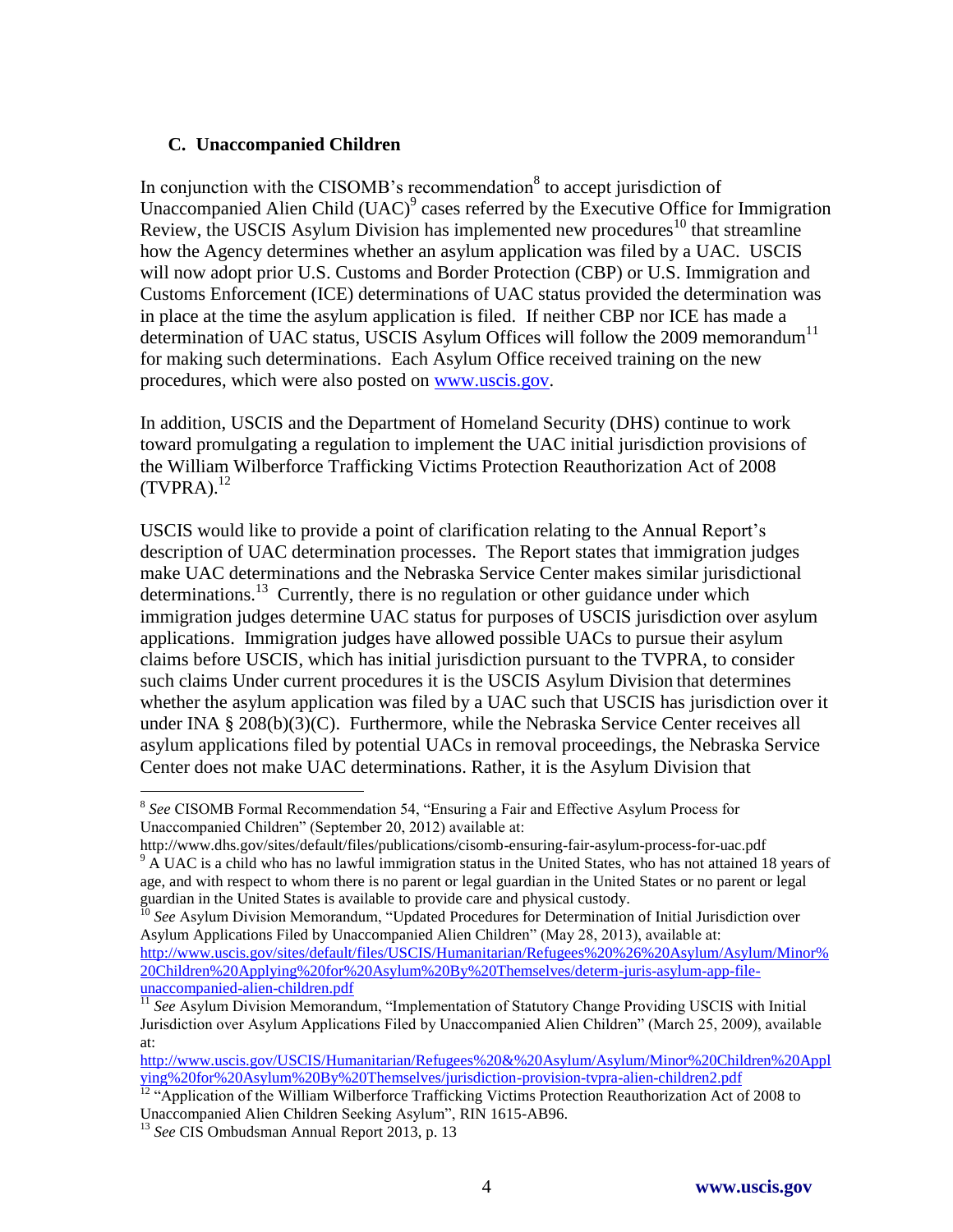determines whether the application was filed by a UAC. The Service Center Procedures for accepting filings were recently updated to reflect the changes in UAC determinations<sup>14</sup>. As explained above, it is the Asylum Division process for making that determination that has been altered.

#### **D. Special Immigrant Juvenile (SIJ)**

USCIS continues to seek ways to improve the adjudication of petitions and applications for Special Immigrant Juvenile (SIJ) status,<sup>15</sup> a classification that assists non-U.S. citizen children in the United States who do not have permanent residence and who have been subject to abuse, abandonment, or neglect. The Office of Policy and Strategy is working closely with the Field Operations Directorate to develop comprehensive SIJ policies and procedures for both USCIS employees and external stakeholders.

USCIS has established a data tracking system to provide field offices with visibility on how long SIJ cases have been pending in their field offices. Additionally, USCIS has developed an action plan to ensure that the Agency is in compliance with the 180-day processing mandate. This plan includes reminding field offices of the importance of:

- Properly updating, routing, and closing out Form I-360 and Form I-485, Application to Register Permanent Residence or Adjust Status, in USCIS systems;
- Monitoring the monthly report to address any pending cases approaching the 180day limit; and
- Working with the National Benefits Center to ensure the integrity of the data received.

In the Annual Report, the CISOMB noted reports from stakeholders that officers issue RFEs asking for the evidence underlying the juvenile court determination. USCIS is aware of this concern and has provided guidance to officers explaining that their task is not to determine whether a court order was properly issued, but rather to determine whether the order is based on a finding of abuse, neglect, or abandonment. Nevertheless, because the language used in the court order may vary based on the requirements of a particular State's law, officers may need to issue RFEs to determine whether the court made a finding of abuse, abandonment, or neglect. Alternative evidence, such as Findings of Fact, may be submitted to demonstrate that the order was based on a finding of abuse, neglect, or abandonment. The officer may request that the petitioner submit actual records from the judicial proceeding or a summary of the evidence presented if the court order lacks sufficient findings and there is no separate Findings of Facts.

[http://www.uscis.gov/sites/default/files/USCIS/Humanitarian/Refugees%20%26%20Asylum/Asylum/Minor%](http://www.uscis.gov/sites/default/files/USCIS/Humanitarian/Refugees%20%26%20Asylum/Asylum/Minor%20Children%20Applying%20for%20Asylum%20By%20Themselves/service-ctr-ops-proced-accepting-form-i589-unaccompanied-alien-children.pdf) [20Children%20Applying%20for%20Asylum%20By%20Themselves/service-ctr-ops-proced-accepting-form](http://www.uscis.gov/sites/default/files/USCIS/Humanitarian/Refugees%20%26%20Asylum/Asylum/Minor%20Children%20Applying%20for%20Asylum%20By%20Themselves/service-ctr-ops-proced-accepting-form-i589-unaccompanied-alien-children.pdf)[i589-unaccompanied-alien-children.pdf](http://www.uscis.gov/sites/default/files/USCIS/Humanitarian/Refugees%20%26%20Asylum/Asylum/Minor%20Children%20Applying%20for%20Asylum%20By%20Themselves/service-ctr-ops-proced-accepting-form-i589-unaccompanied-alien-children.pdf)

 $\overline{a}$ <sup>14</sup>See "Updated Service Center Operations Procedures for Accepting Forms I-589 Filed by Unaccompanied Alien Children"(June, 04 2013), available at:

<sup>&</sup>lt;sup>15</sup> *See* INA § 101(a)(27)(J); 8 CFR 204.11.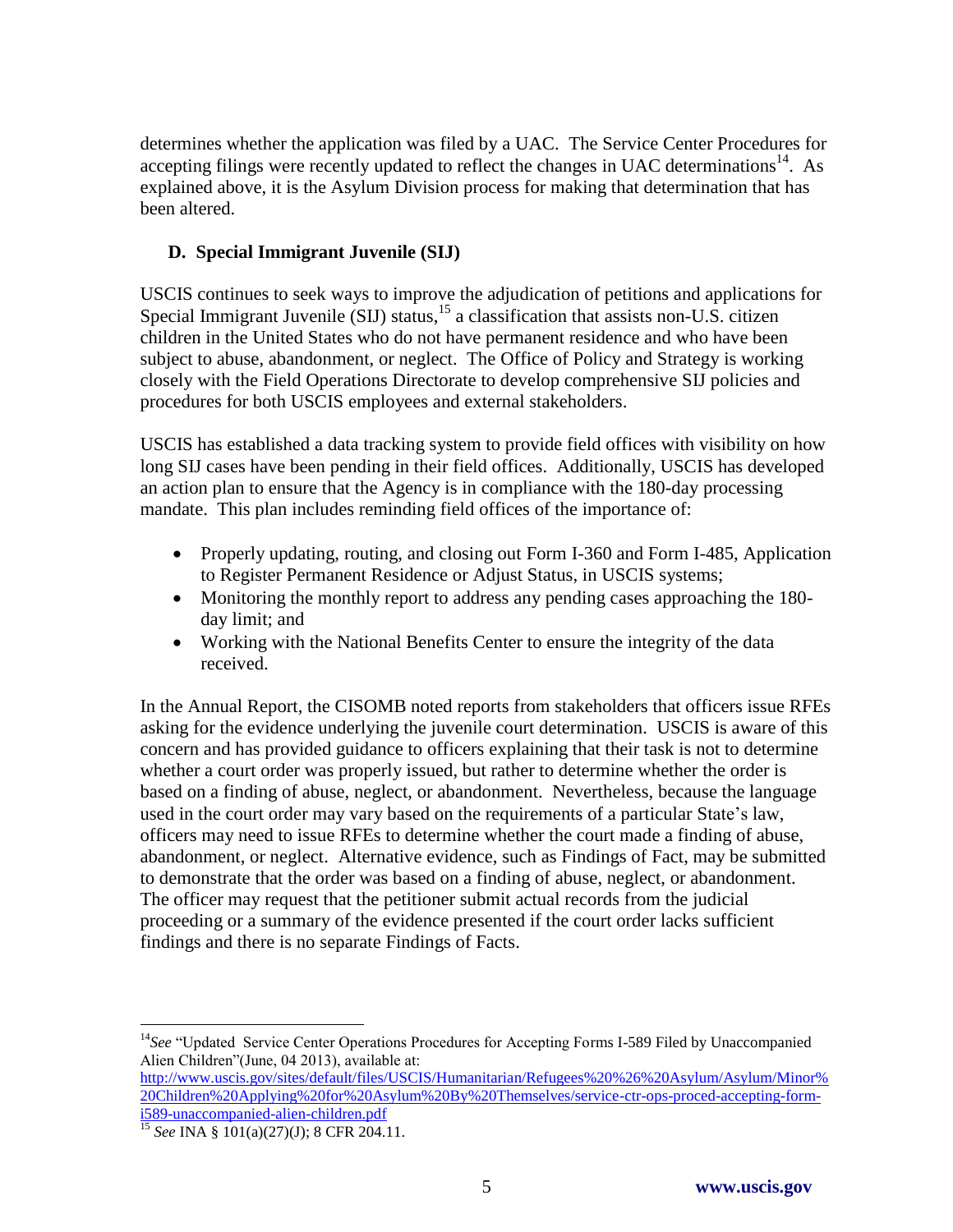In 2011, USCIS concurred with the CISOMB's recommendation to issue new guidance on SIJs. On September 6, 2011, USCIS issued a Notice of Proposed Rulemaking for the SIJ program. USCIS continues to work on incorporating the numerous, substantive comments received on the proposed SIJ regulation. The public comments requested clarification on some complex policy issues, such as interpretation of the one parent provision of the TVPRA 2008.<sup>16</sup> In addition, USCIS has drafted an updated and consolidated version of SIJ policies and procedures for the new USCIS Policy Manual.<sup>17</sup> This draft guidance is currently under review as part of the formal clearance process.

USCIS is diligently working towards the goal of developing an SIJ outreach plan, which includes targeted outreach to State juvenile court judges, staff, and child welfare workers.<sup>18</sup> These groups of professionals play a key role in the SIJ application process, including identifying and assisting children throughout the process, and providing required documentation. Such outreach efforts ensure that these professionals understand the process, requirements, and responsibilities to better assist eligible children in obtaining SIJ status in a timely manner.

Under the *Perez-Olano* settlement agreement,<sup>19</sup> USCIS was required to provide contact information for a designated point of contact (POC) to the plaintiff's counsel. To comply with this requirement, USCIS created an email account for these case-specific inquiries that is monitored by the designated POC. USCIS's designated POC has not directly received any inquiries; however, USCIS has received a minimal number of complaints overall, and issues brought to the Agency's attention have been promptly addressed. USCIS welcomes the opportunity to review any case-specific inquiries and problems the CISOMB may encounter.

#### **E. Discretionary Relief and Deferred Action for Childhood Arrivals**

Deferred action is a determination to defer removal of an individual as an act of prosecutorial discretion. While a grant of deferred action permits an individual to remain in the United States without fear of removal, it does not provide the individual with lawful immigration status. The CISOMB has issued two formal recommendations related to deferred action. In 2007, the CISOMB recommended that USCIS post general information about deferred action on the USCIS Web site; maintain statistics on deferred action requests; and designate a headquarters official to review grants and denials. In 2011, the CISOMB recommended that USCIS provide information to the public on deferred action

<sup>17</sup> See USCIS Web page, "USCIS Policy Manual" available at:

 $\overline{a}$ <sup>16</sup> *See* Pub. L. 110-457, 122 Stat. 5044 (2008).

<http://www.uscis.gov/policymanual/HTML/PolicyManual.html>

<sup>&</sup>lt;sup>18</sup> In furtherance of its goal, USCIS is working closely with a Casey Family Programs Fellow, who specializes in Social Work and has expertise in working with abused children.

<sup>19</sup> *Perez-Olano, et al v. Holder, et al,* CV 05-3604 (C.D. Cal. 2005). *See* USCIS Web page, "Settlement Agreement in Perez-Olano, et al. v. Holder, et al., Case No. CV 05-3604, in U.S. District Court for the Central District of California" available at:

[http://www.uscis.gov/portal/site/uscis/menuitem.5af9bb95919f35e66f614176543f6d1a/?vgnextoid=bba3a56b8](http://www.uscis.gov/portal/site/uscis/menuitem.5af9bb95919f35e66f614176543f6d1a/?vgnextoid=bba3a56b8613c210VgnVCM100000082ca60aRCRD&vgnextchannel=2492db65022ee010VgnVCM1000000ecd190aRCRD) [613c210VgnVCM100000082ca60aRCRD&vgnextchannel=2492db65022ee010VgnVCM1000000ecd190aRC](http://www.uscis.gov/portal/site/uscis/menuitem.5af9bb95919f35e66f614176543f6d1a/?vgnextoid=bba3a56b8613c210VgnVCM100000082ca60aRCRD&vgnextchannel=2492db65022ee010VgnVCM1000000ecd190aRCRD) [RD](http://www.uscis.gov/portal/site/uscis/menuitem.5af9bb95919f35e66f614176543f6d1a/?vgnextoid=bba3a56b8613c210VgnVCM100000082ca60aRCRD&vgnextchannel=2492db65022ee010VgnVCM1000000ecd190aRCRD)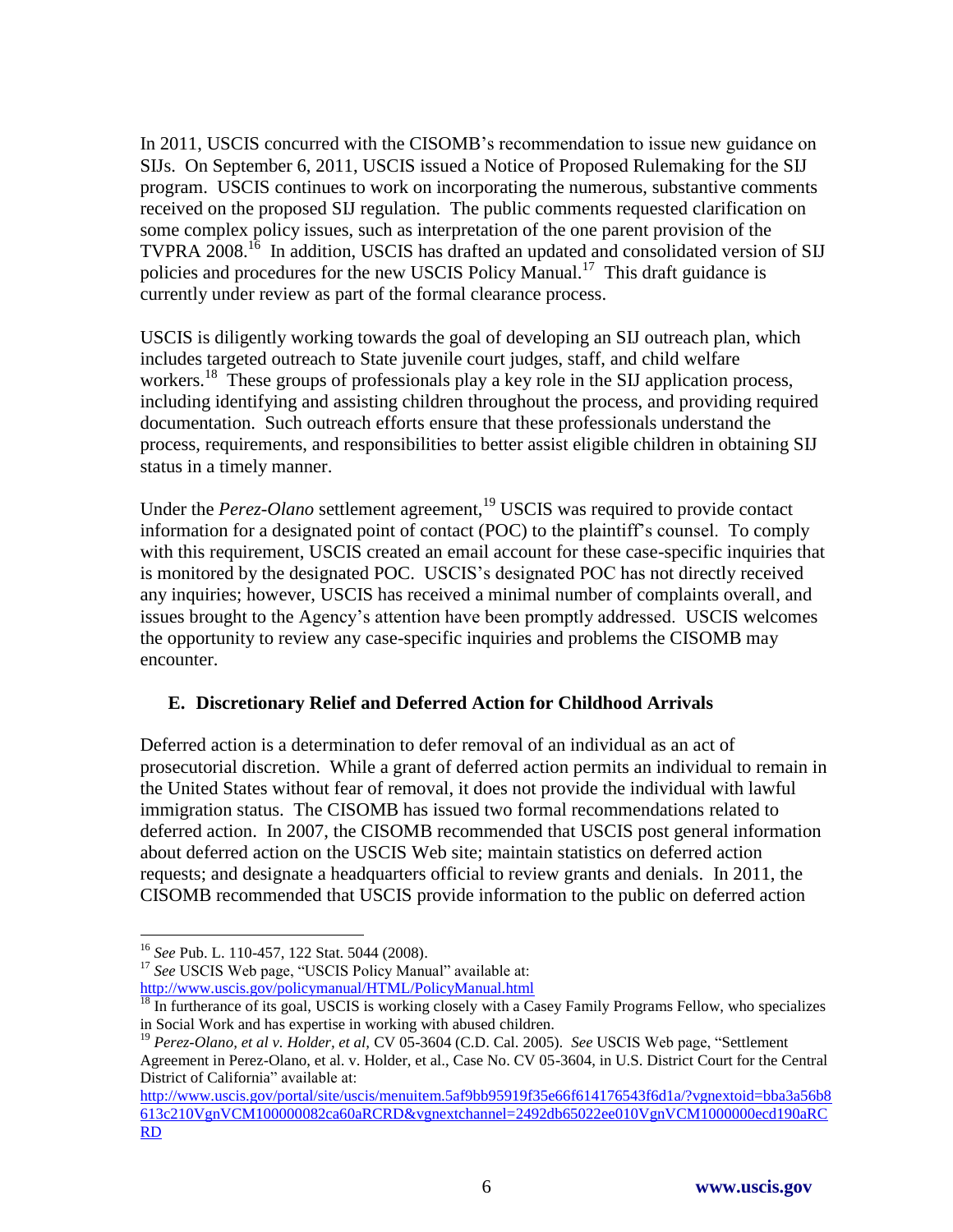and the process for submitting requests; establish procedures for accepting and processing deferred action requests; inventory all pending requests to ensure that confirmation receipts with estimated processing times were issued; and track and post statistics related to deferred action. Because deferred action is not an immigration benefit but an act of prosecutorial discretion reviewed on a case-by-case basis, USCIS declined to post general information, processing times, and statistics on the USCIS Web site. USCIS, however, has developed a standard operating procedure (SOP) and tracks the processing of deferred action requests.

On June 15, 2012, the DHS Secretary issued a memorandum setting forth how DHS is to enforce immigration laws against certain young people, who were brought to the United States as children, do not pose a risk to national security or public safety, and meet established criteria.<sup>20</sup> Per this memorandum, USCIS was tasked with establishing within 60 days a "clear and efficient process" for the submission and review of deferred action requests for those individuals. On August 15, 2012, USCIS successfully launched Deferred Action for Childhood Arrivals (DACA).<sup>21</sup> As part of this effort, USCIS created Form I-821D, *Consideration for Deferred Action for Childhood Arrivals,* provided extensive information about the process and requirements on the USCIS Web site, and engaged in broad outreach. Through December 2013, USCIS had accepted 610,716 requests for consideration, approving 521,899 (85.5%) and denying 16,049 (2.6%). Additional statistics<sup>22</sup> and processing times<sup>23</sup> can be found on the USCIS Web site.

#### **F. INA Section 204(l) and Humanitarian Reinstatement**

Section 204(l) of the INA broadens the DHS Secretary's discretion to permit an individual to immigrate, despite the death of the relative through whom the individual seeks to immigrate. Relief under section 204(l) is not limited to the principal beneficiaries of approved Forms I-130. As long as the statutory residence requirements are met, one may benefit from section 204(l) relief if the petitioner or the principal beneficiary dies:

- While the petition (e.g., Form I-130, Form I-140, Immigrant Petition for Alien Worker, or Form I-730, Refugee/Asylee Relative Petition) was pending;
- After the petition was approved;
- While the beneficiary's Form I-485 was pending;
- While the beneficiary was in T or U nonimmigrant status, but before he/she filed Form I-485;

 $\overline{a}$ <sup>20</sup> *See* DHS Policy Memorandum, "Exercising Prosecutorial Discretion with Respect to Individuals Who Came to the United States as Children" (June 15, 2012), available at:

http://www.dhs.gov/xlibrary/assets/s1-exercising-prosecutorial-discretion-individuals-who-came-to-us-aschildren.pdf

<sup>&</sup>lt;sup>21</sup> See USCIS Web page "Consideration of Deferred Action for Childhood Arrivals Process" available at: <http://www.uscis.gov/humanitarian/consideration-deferred-action-childhood-arrivals-process>

<sup>22</sup> *See* USCIS Web page "Data Set: Deferred Action for Childhood Arrivals" available at: http://www.uscis.gov/tools/reports-studies/immigration-forms-data/data-set-deferred-action-childhood-arrivals

<sup>&</sup>lt;sup>23</sup> See USCIS Web page "USCIS Processing Time Information" available at: <https://egov.uscis.gov/cris/processTimesDisplay.do>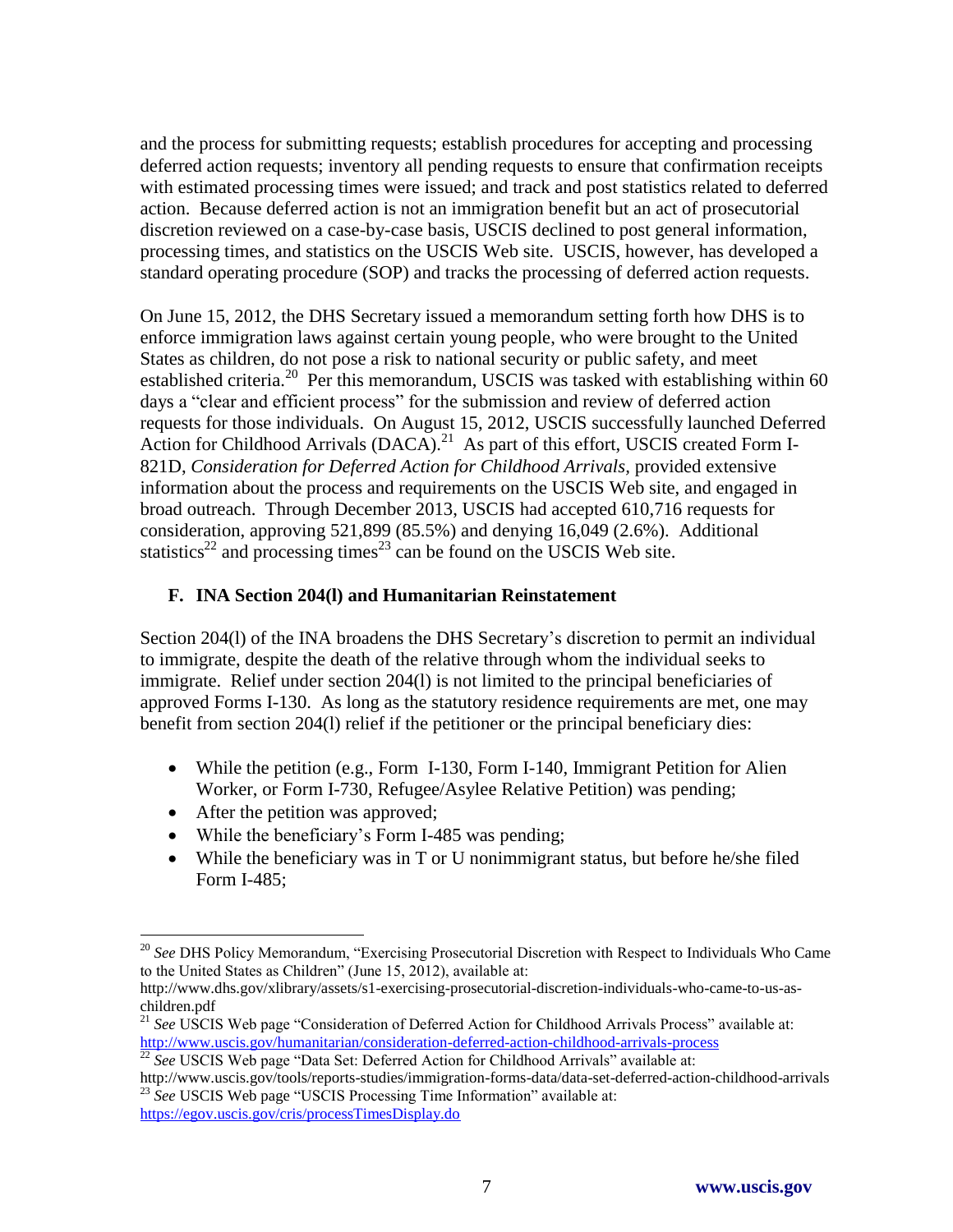- While the beneficiary was in T or U nonimmigrant status, but after he/she filed Form I-485;
- While the beneficiary was in asylee status, but before he/she filed Form I-485; or
- While the beneficiary was in asylee status, but after he/she filed Form I-485.

The CISOMB expressed concern with the Agency's interpretation of section 204(l) by deeming previously approved petitions filed on behalf of covered beneficiaries automatically revoked. As explained in the response to the CISOMB's formal recommendation, section 204(l) does not act to preserve a petition approval, but expressly requires USCIS to make a discretionary determination whether to permit a case to proceed. If the petition is already approved when the relative dies, there is nothing pending on which USCIS can act. The request for reinstatement of the approval is the vehicle for bringing to USCIS's attention the fact that the relative has died.

Section 204(l) does not guarantee the survivor's ability to immigrate. At present, only the widow(er)s of citizens have a right to immigration classification despite the spouse's death.<sup>24</sup> Section 204(l), by contrast, gives USCIS "unreviewable discretion" to permit a case to go forward despite a death. Because a negative exercise of discretion is generally limited to instances that are not in the public interest, USCIS will ordinarily allow a case to proceed. However, USCIS must still make a decision in each individual case to apply section 204(l).

Even before Congress enacted INA section 204(l), DHS regulations provided discretion to reinstate approval of family-based petitions that were automatically revoked because of the petitioner's death.<sup>25</sup> Under the pre-204(1) regulation, humanitarian reinstatement could only be requested by the principal beneficiary when the petitioner of an approved Form I-130, Petition for Alien Relative, had died. However, humanitarian reinstatement could not be granted if the petitioner died while the petition was pending. Nor was there any provision for reinstatement in employment-based cases or in family-based cases in which it was the principal beneficiary who died, not the petitioner.

Both humanitarian reinstatement and section 204(l) may provide a benefit to a beneficiary whose Form I-130 has been approved; which one is applicable is dependent on the circumstances of the case. If both provisions apply, it is not necessary to make two separate requests. Instead, the individual may make one request for consideration under each provision.

Instructions for USCIS personnel adjudicating humanitarian reinstatement and section  $204(1)$  requests can be found within the Adjudicators Field Manual.<sup>26</sup> Information is also available to stakeholders on [www.uscis.gov.](http://www.uscis.gov/)

#### **G. Refugees**

 $\overline{a}$ <sup>24</sup> *See* INA section 201(b)(2)(A)(i).

<sup>25</sup> *See* 8 CFR § 205.1(a)(3)(i)(C).

<sup>&</sup>lt;sup>26</sup> See Chapter 10.21 of the Adjudicators Field Manual, "Approval of pending immigrant visa petitions, T or U [extension applications, asylee/refugee relative petitions, or applications after death of the qualifying relative.](http://www.uscis.gov/ilink/docView/AFM/HTML/AFM/0-0-0-1/Chapter10-21.html)"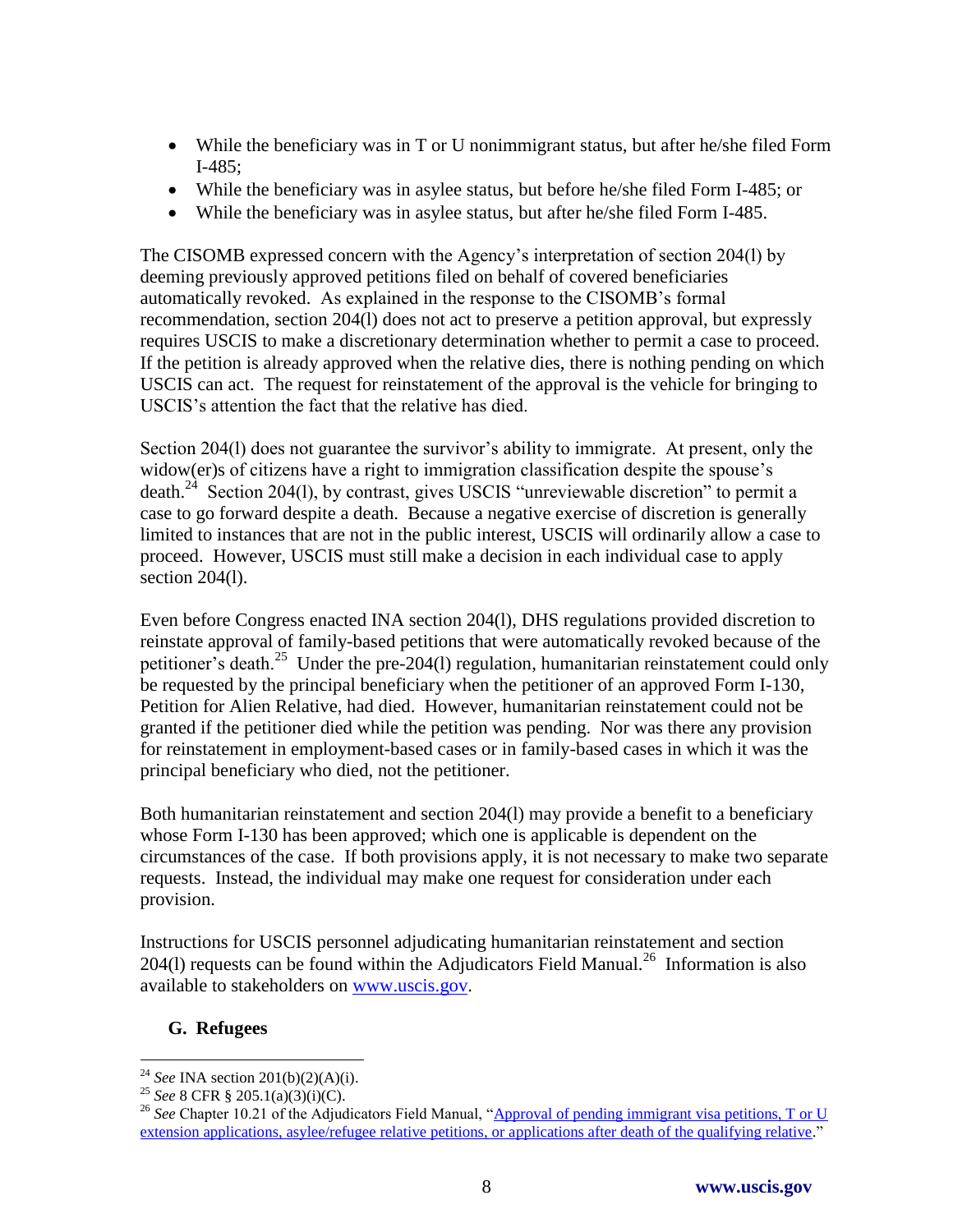In FY2013, 69,930 refugees from 67 countries were admitted for permanent resettlement to the United States. Refugee arrivals were up sharply this fiscal year, exceeding FY2012 totals by more than 10,000 and nearly reaching the presidentially authorized ceiling of 70,000. This success largely reflects improvements to security check processing that were launched in FY2012, including a new framework for processing Interagency Checks. Other administrative improvements to the security check process include better synchronization of security check expiration dates; electronic resubmission of expired fingerprints; and a technical fix that allows the Department of State (DOS) to run certain checks concurrently rather than consecutively.

The United States welcomed a record number of Iraqi refugees in FY2013, with approximately 19,000. Many of these arrivals – approximately 7,000 – are U.S.-affiliated cases from Baghdad, almost doubling the highest in-country figure from past years. This increase was achieved through USCIS and DOS staffing increases for Iraq operations as well as efficiencies in security checks. As of August 2013, the United States has resettled more than 88,000 Iraqis since 2007, despite a difficult operating environment in some host countries.

Burmese refugees from Thailand and Malaysia and Bhutanese refugees from Nepal remain the next two largest nationalities represented in the U.S. Refugee Admissions Program. Other regional trends in FY2013 include an increase in arrivals from Africa, with a final tally of more than 15,000, exceeding the initial projection of 12,000 for the fiscal year. Cuban refugee arrivals from Havana nearly doubled FY2012 levels, with more than 4,000 arrivals.

USCIS continues to work with its partners to improve security checks, to analyze and eliminate inefficiencies or redundancies, and to expand information-sharing with other resettlement countries.

#### **III. FAMILY AND CHILDREN**

USCIS manages the process that allows U.S. citizens, lawful permanent residents, refugees and asylees to bring certain relatives (or future relatives such as a fiancé or prospective adopted child) to the United States.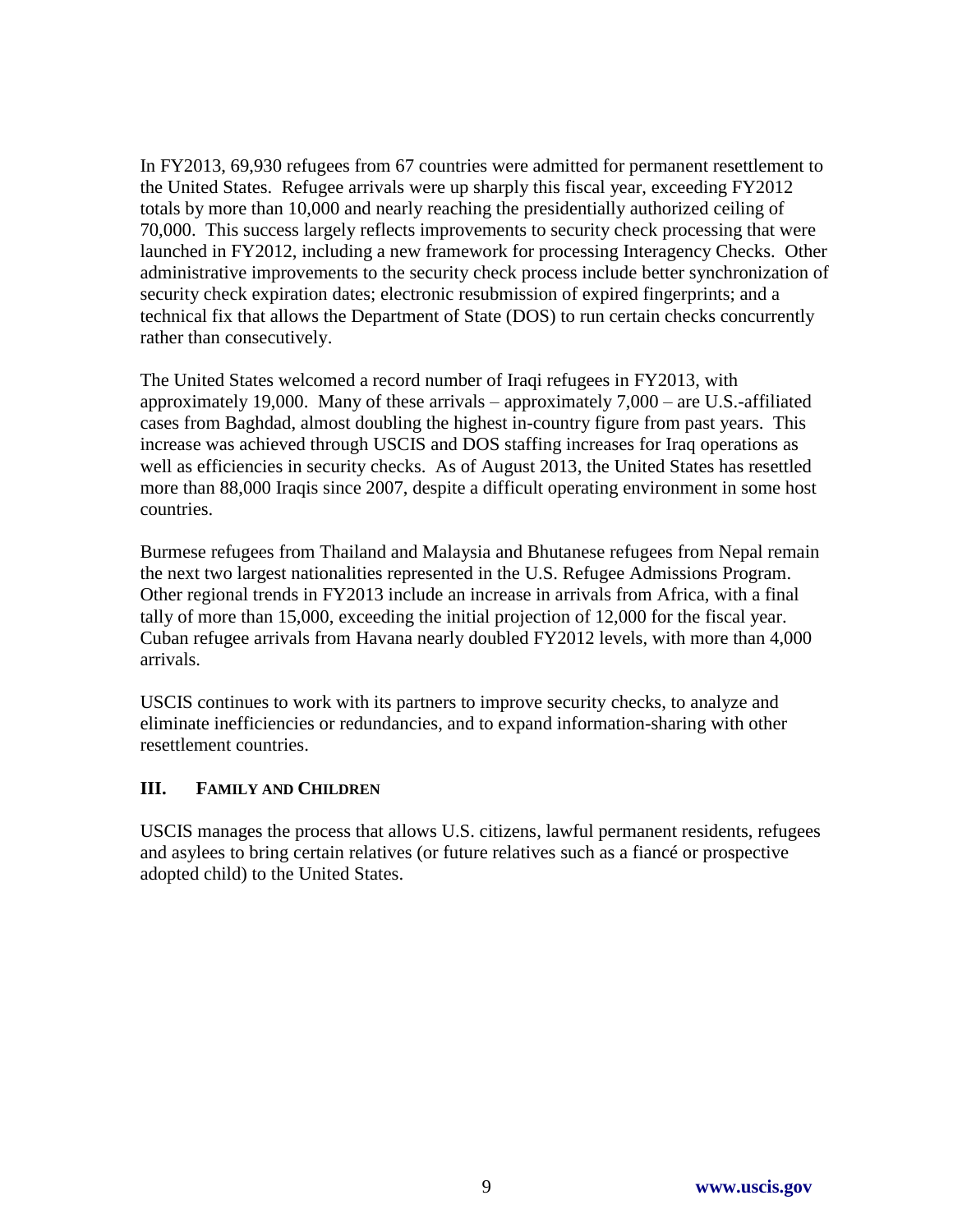#### **A. Marriage-Based Conditional Permanent Residents**

In February 2013, the CISOMB issued a formal recommendation aimed at improving the processing of Form I-751, Petition to Remove Conditions on Residence. The recommendations focused on the notification provided to conditional permanent residents, Agency guidance, and training for officers. $27$ 

A marriage-based conditional permanent resident<sup>28</sup> receives a "green card" valid for 2 years. The conditional permanent resident must file a petition to remove the conditions on residence in the 90-day window immediately prior to the card's expiration. USCIS provides written notification approximately 120 days prior to the expiration of the conditional status, reminding the individual of the requirement to remove the conditions on residence. The notice is automatically generated from a system (the Marriage Fraud Amendment System) that is not linked to the current change of address system (the AR-11 system). Consequently, a number of notices are returned as undeliverable. USCIS reviews all returned mail and checks the AR-11 system for an updated address. If an updated address is found, USCIS will re-mail the notice to the correct address.

To ensure timely notification to the conditional permanent resident and improve the efficiency of Agency operations, USCIS has identified an interim solution that will allow service centers to extract the individual's address from the AR-11 system. Once the processing of Form I-751 is transitioned to the USCIS Electronic Immigration System (USCIS ELIS), USCIS's new case management system, this issue will be resolved.

Policies and procedures related to Form I-751 adjudications will be incorporated into the USCIS Policy Manual. In the interim, USCIS will continue to review and update the Adjudicators Field Manual to ensure proper guidance is provided to officers who are responsible for adjudicating these petitions. USCIS has also developed training on Form I-751 adjudications focusing on waiver standards and procedures that USCIS plans to provide to officers before the end of 2014.

USCIS is aware of instances where individuals are improperly classified as conditional permanent residents. Standard Operating Procedures (SOPs) at local offices require officers to review the file to determine whether the classification was proper prior to adjudicating the petition. USCIS will ensure that this step is included in the Form I-751 SOPs for the Field Operations and Service Center Operations Directorates, both of which are scheduled for release in 2014.

<sup>27</sup> See CIS Ombudsman Formal Recommendation 56, "Improving the Process for Removal of Conditions on Residence for Spouses and Children" (February 28, 2013); available at:

 $\overline{a}$ 

[http://www.dhs.gov/sites/default/files/publications/cisomb-conditional-residence-recommendation-final-](http://www.dhs.gov/sites/default/files/publications/cisomb-conditional-residence-recommendation-final-02282013_1.pdf)[02282013\\_1.pdf](http://www.dhs.gov/sites/default/files/publications/cisomb-conditional-residence-recommendation-final-02282013_1.pdf)

<sup>28</sup> *See* INA § 216.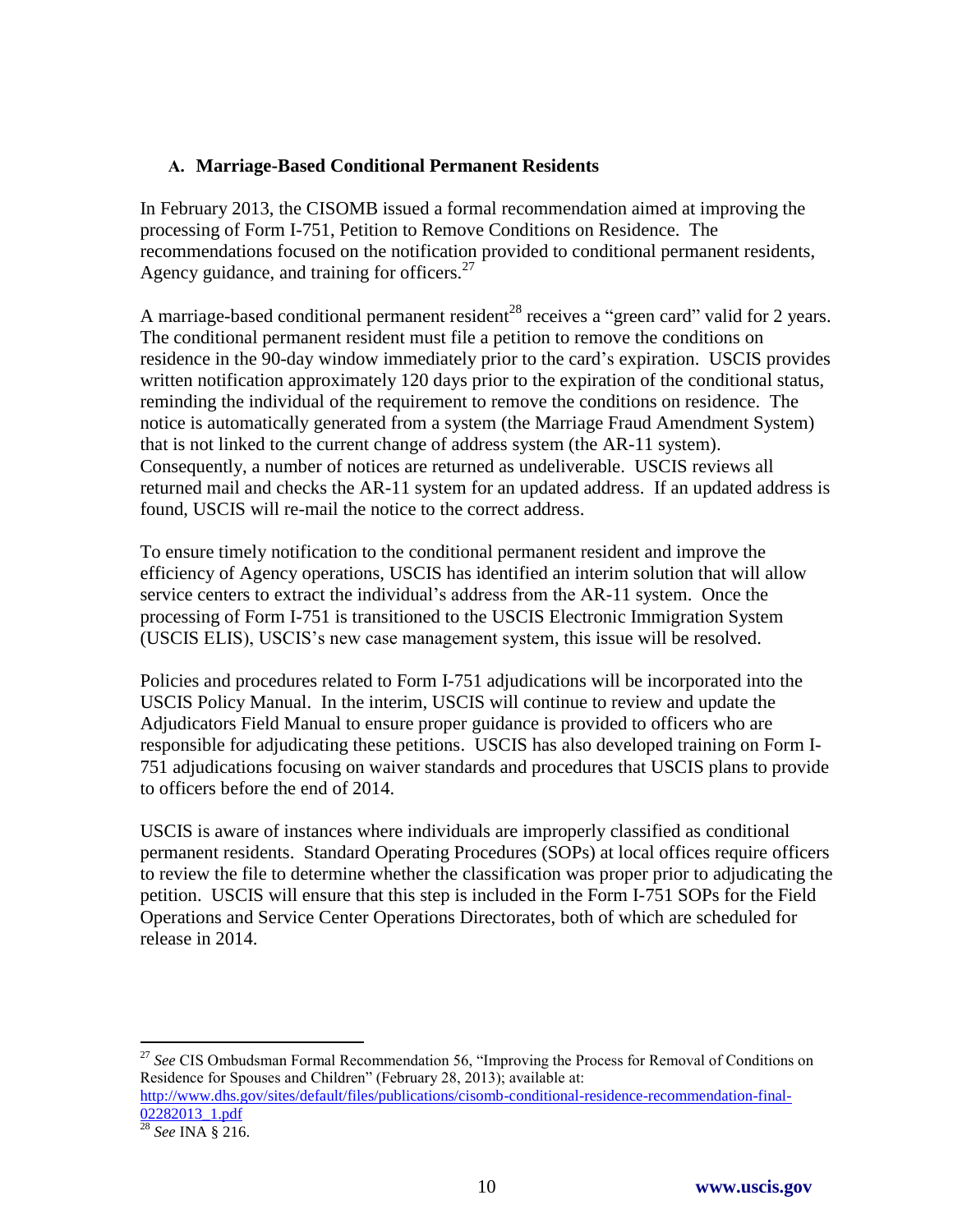### **B. Provisional Waivers**

With the Agency's implementation of the provisional unlawful presence waiver, USCIS expects to shorten the time U.S. citizens are separated from their immediate relatives while those family members seek immigrant visas to become lawful permanent residents of the United States.

Through this process, certain immigrant visa applicants who are spouses, children, and parents of U.S. citizens (immediate relatives) can apply for a provisional waiver of the unlawful presence ground of inadmissibility before they leave the United States. The provisional unlawful presence waiver process allows individuals, who only need a waiver of inadmissibility for unlawful presence, to file Form I-601A, Application for Provisional Unlawful Presence Waiver, in the United States before they depart for their immigrant visa interviews at a U.S. Embassy or consulate abroad. Since its inception in March 2013 through February 2014, USCIS has received more than 42,000 waiver applications.

As discussed in the Annual Report, stakeholders have suggested expanding the provisional waiver coverage to family preference category cases. USCIS will consider the possibility of expanding the program after the Agency has an opportunity to assess the program's progress and operational impacts. USCIS and DOS continue to collaborate on issues regarding the provisional unlawful presence waiver and visa processing.

USCIS has seen a higher rejection rate for Form I-601A filings at the Lockbox compared with other applications and petitions. To assist customers, USCIS hosted a public engagement in May 2013 on the "Provisional Unlawful Waiver Process" that provided an overview of the application process, explained eligibility criteria, and highlighted filing tips to better ensure that applications would be accepted at intake. Still, USCIS would like to remind filers to follow all Form I-601A filing instructions when submitting the application. The most common reason that applications were rejected is because applicants failed to submit evidence demonstrating that they had paid the DOS Immigrant Visa Fee prior to filing Form I-601A. Other common reasons for rejection include failure to provide the USCIS Receipt Number for the approved immigrant visa petition (Part 2, Question 1), failure to complete the Visa Interview Status field (Part 2, Question 5), and not submitting the correct Form I-601A application fee.

#### **IV. EMPLOYMENT**

Over the past year, USCIS has devoted significant attention to enhancing employment-based immigration processes. USCIS recognizes the importance of having immigration policies and practices that align with a rapidly changing and dynamic business environment. USCIS has actively sought industry expertise from both the public and private sectors and has engaged with other relevant Federal agencies to better understand the unique issues associated with these employment-based programs and explore meaningful solutions. USCIS will continue to improve and innovate in this area while actively working to detect and combat fraud and protect national security.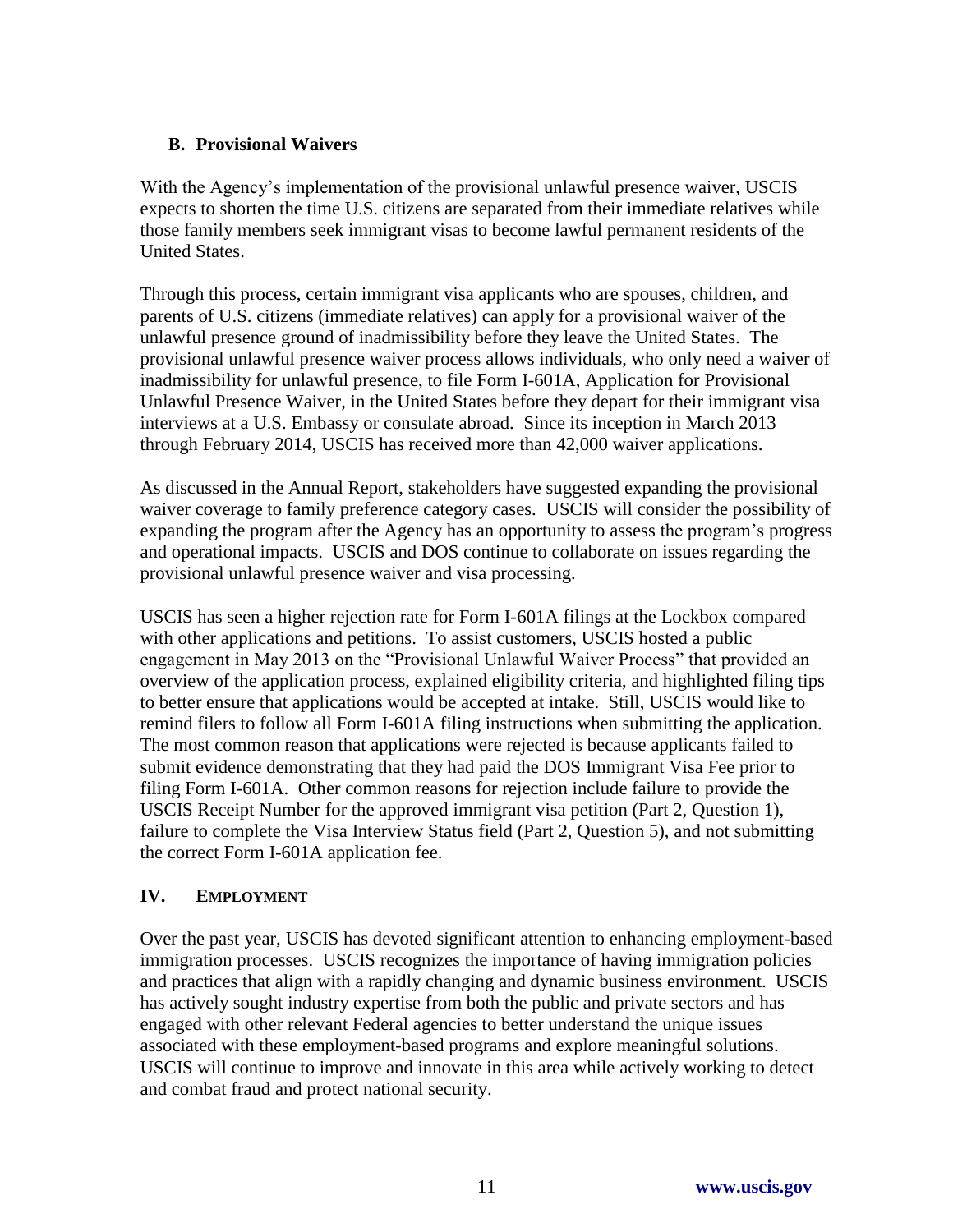### **A. Requests for Evidence (RFE)**

The RFE Project is an initiative that engages stakeholders in the review and revision of RFE templates used by USCIS. Multiple key RFE templates have gone through the RFE Project and are now in use by USCIS. Phase I of the RFE Project included templates for the E11 immigrant classification (for aliens of extraordinary ability in the sciences, arts, education, business or athletics); the P-1A (internationally recognized athletes); the P-1B (members of an internationally recognized entertainment group); the P-2 (individual or group entering to perform under a reciprocal exchange program); the P-3 (artists or entertainers in a culturally unique program) nonimmigrant classifications, including essential support personnel; and the Q (cultural exchange program participants) nonimmigrant classification.

USCIS has begun Phase II of the RFE Project. RFE templates for the L-1A nonimmigrant classification, which encompasses intra-company transferees in managerial or executive positions, have been implemented. USCIS has also finalized the templates for the O-1 (extraordinary ability in the sciences, arts, education, business or athletics, and extraordinary achievement in motion picture or TV production, including essential support personnel) and O-2 (accompanying an O-1, artist or athlete, to assist in a specific event or performance) nonimmigrant classifications based on stakeholder feedback. Based on recent stakeholder feedback, the Service Center Operations Directorate will be working with the service centers to update the O-1 and O-2 templates. In the near future, USCIS intends to post for public comment the templates for the E12 (outstanding researcher or professor) and the E13 (multinational executives and managers) immigrant classifications as well as the "ability to pay" requirement for all employment-based immigrant classifications for which a job offer is required. Phase II also includes the templates for the F (student), M (vocational student), J (exchange visitor), and L-1B (intracompany transferees with specialized knowledge) nonimmigrant classifications. USCIS has not yet established which classifications will be included in Phase III of the USCIS RFE Project.

The Annual Report noted that the H-1B (specialty occupation workers) and L-1B (intracompany transferees with specialized knowledge) RFE templates have not yet been part of the RFE Project. USCIS understands the stakeholder interest in these RFE templates. The H-1B and L-1B nonimmigrant categories remain part of the RFE Project, and enhancements were made to the RFE templates for these nonimmigrant categories in conjunction with the Entrepreneurs in Residence initiative. The templates will ultimately be introduced for public comment. Until then, USCIS continues to review and evaluate the RFE templates as part of its normal operations.

For further information regarding the USCIS RFE Project, stakeholders may continue to visit the USCIS Web site page dedicated to the USCIS RFE Project.<sup>29</sup>

 $\overline{a}$ <sup>29</sup> See USCIS Web page, "Review and Revision of Request for Evidence Templates" available at: [http://www.uscis.gov/portal/site/uscis/menuitem.eb1d4c2a3e5b9ac89243c6a7543f6d1a/?vgnextoid=95e92d40](http://www.uscis.gov/portal/site/uscis/menuitem.eb1d4c2a3e5b9ac89243c6a7543f6d1a/?vgnextoid=95e92d40ee989210VgnVCM100000082ca60aRCRD&vgnextchannel=95e92d40ee989210VgnVCM100000082ca60aRCRD) [ee989210VgnVCM100000082ca60aRCRD&vgnextchannel=95e92d40ee989210VgnVCM100000082ca60aR](http://www.uscis.gov/portal/site/uscis/menuitem.eb1d4c2a3e5b9ac89243c6a7543f6d1a/?vgnextoid=95e92d40ee989210VgnVCM100000082ca60aRCRD&vgnextchannel=95e92d40ee989210VgnVCM100000082ca60aRCRD) **[CRD](http://www.uscis.gov/portal/site/uscis/menuitem.eb1d4c2a3e5b9ac89243c6a7543f6d1a/?vgnextoid=95e92d40ee989210VgnVCM100000082ca60aRCRD&vgnextchannel=95e92d40ee989210VgnVCM100000082ca60aRCRD)**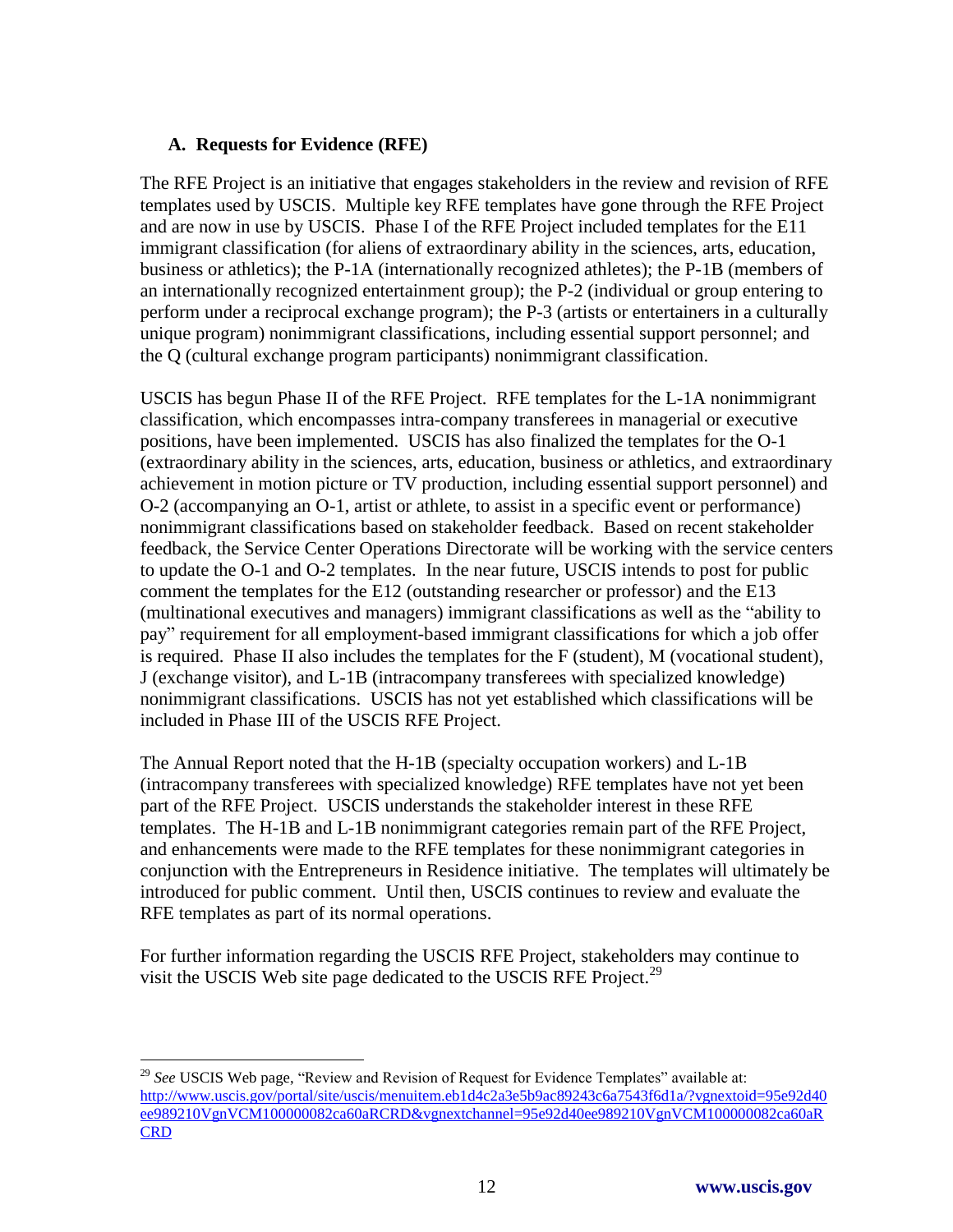## **1. VIBE**

The Validation Instrument for Business Enterprises (VIBE) is a web-based tool that uses commercially available data to validate basic information about companies or organizations petitioning to employ certain alien workers. The main goal of VIBE is to equip adjudicators with information from an independent source that they can use to help determine petitioners' eligibility.

VIBE, which was developed and built by USCIS, recently became an interagency system within DHS. As of October 4, 2013, CBP has VIBE access to assist in L-1 petition processing and to promote program integrity. CBP officers at northern border ports of entry and preclearance locations use VIBE to assist in nonimmigrant petition processing. VIBE allows USCIS and CBP to share information about petitioners and provides a more comprehensive picture of a visa applicant's status.

As the CISOMB correctly points out in its Annual Report, USCIS does not have a technical mechanism to track VIBE-related RFEs. USCIS, however, will only issue an RFE (or a Notice of Intent to Deny) if derogatory or contradictory information is found in VIBE that is material to the benefit requested and is not outweighed by evidence submitted with the petition.

USCIS constantly reviews processes and procedures to continue improving VIBE for both external stakeholders as well as officers who use the VIBE system. Stakeholders may continue to send feedback via the [VIBE-Feedback@uscis.dhs.gov](mailto:VIBE-Feedback@uscis.dhs.gov) email box.

## **2. Frequency and Quality of RFEs**

USCIS is continually evaluating training and field guidance needs. The Service Center Operations Directorate reviews problematic RFEs that stakeholders send to the [SCOPSRFE@uscis.dhs.gov](mailto:SCOPSRFE@uscis.dhs.gov) email box to determine whether there are systemic issues that require additional training and guidance. In addition, the Directorate monitors the RFE rates for each classification to determine whether there are any trends or issues that need to be addressed. Stakeholders are encouraged to submit examples of problematic RFEs. Please note that the petitioner is still required to respond to an RFE even if it sends a copy of the RFE to the **SCOPSRFE@uscis.dhs.gov** email box.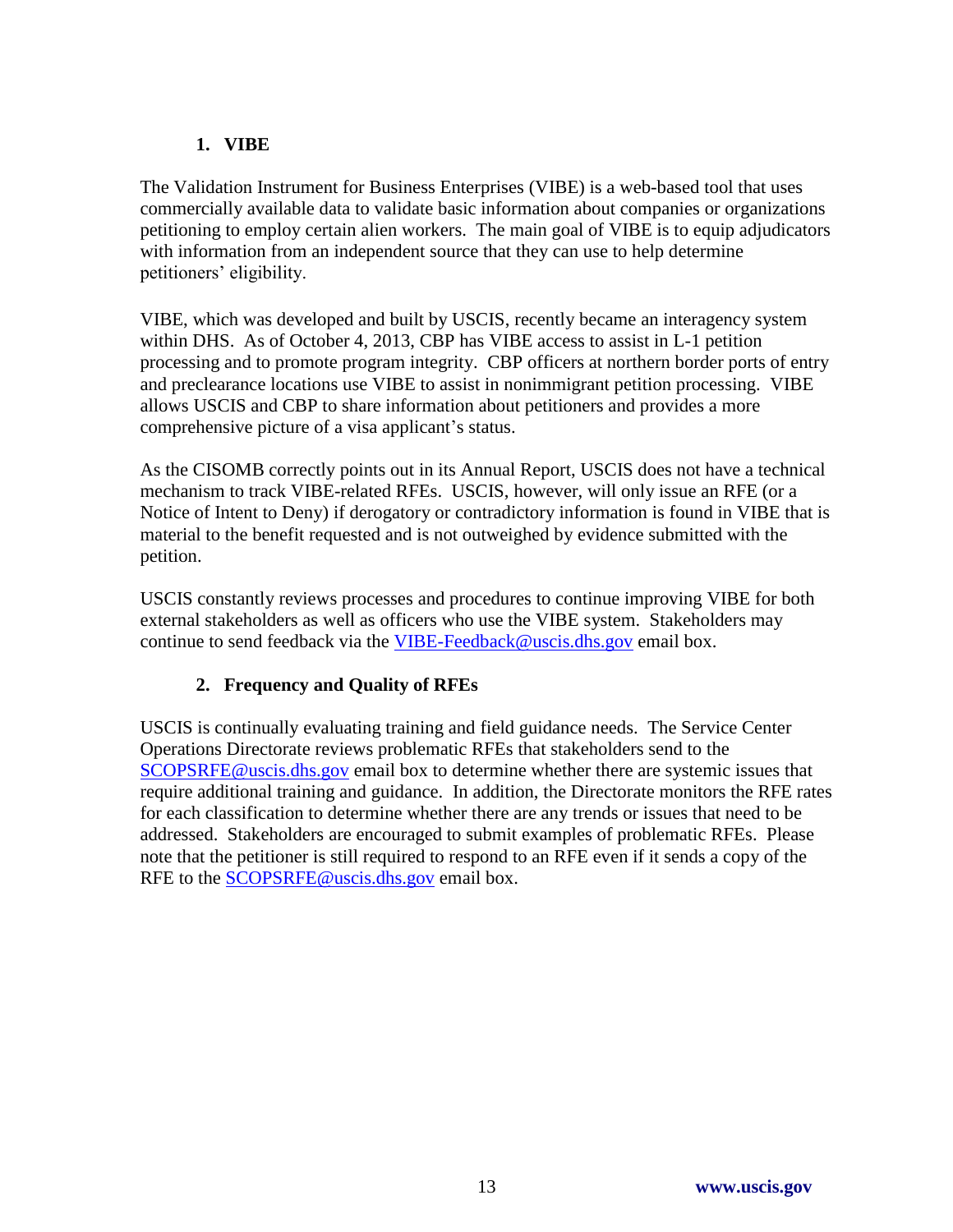## **B. Entrepreneurs in Residence**

Reflecting on the past year, the Entrepreneurs in Residence initiative has been a success in both tangible and intangible ways. By leveraging talent from the private sector, the initiative has proven to be an effective model to focus in on particular challenges faced by USCIS. USCIS recruited both startup experts from the private sector, using DHS's Loaned Executive Program, and internal immigration experts from across the Agency to form a Tactical Team. Working within the framework of current immigration law, the team set out with the overarching goal of optimizing existing visa categories used by entrepreneurs to provide pathways that are clear, consistent, and aligned with business realities. The program has produced the following results.

## **1. Public Materials and Outreach**

In November 2012, the Entrepreneurs in Residence team launched Entrepreneur Pathways,  $30$ a custom-designed resource for immigrant and nonimmigrant entrepreneurs that provides them with the tools and information to determine which visa category is most appropriate for their particular circumstance.

USCIS also improved outreach to student entrepreneurs. Though USCIS does not have primary jurisdiction over student visas, the team focused on identifying better ways to reach student entrepreneurs and to disseminate information about the immigration pathways that may allow these students to stay in the United States to start a business after completing their education. This included cross-linking USCIS resources with ICE's "Study in the States" Web site,<sup>31</sup> sharing information with ICE and DHS on top university and private incubator programs, and identifying and collaborating with universities as a preferred venue for community engagements.

## **2. Adjudicative Tools**

USCIS equipped officers with tools to better adjudicate cases in today's complex and rapidly evolving business environment. The team developed a comprehensive training course, Startup 101, for USCIS on the startup landscape. Piloted with a small group of officers in June 2012, the team subsequently delivered the training to nearly all employment-based officers at the four USCIS service centers. The training curriculum covers such topics as the history and anatomy of a startup enterprise, business fundamentals, stages of a startup, and funding and sources of capital. Fundamental principles addressed in the Startup 101 training have been integrated into training for all officers at USCIS's BASIC training academy.

 $\overline{a}$ <sup>30</sup> *See* USCIS Web page, "Entrepreneur Pathways: A Resource for Immigrant Entrepreneurs" available at[:](http://www.uscis.gov/portal/site/uscis/eir) <http://www.uscis.gov/portal/site/uscis/eir>

<sup>&</sup>lt;sup>31</sup> See ICE Web site, "Study in the States" available at: [http://studyinthestates.dhs.gov](http://studyinthestates.dhs.gov/)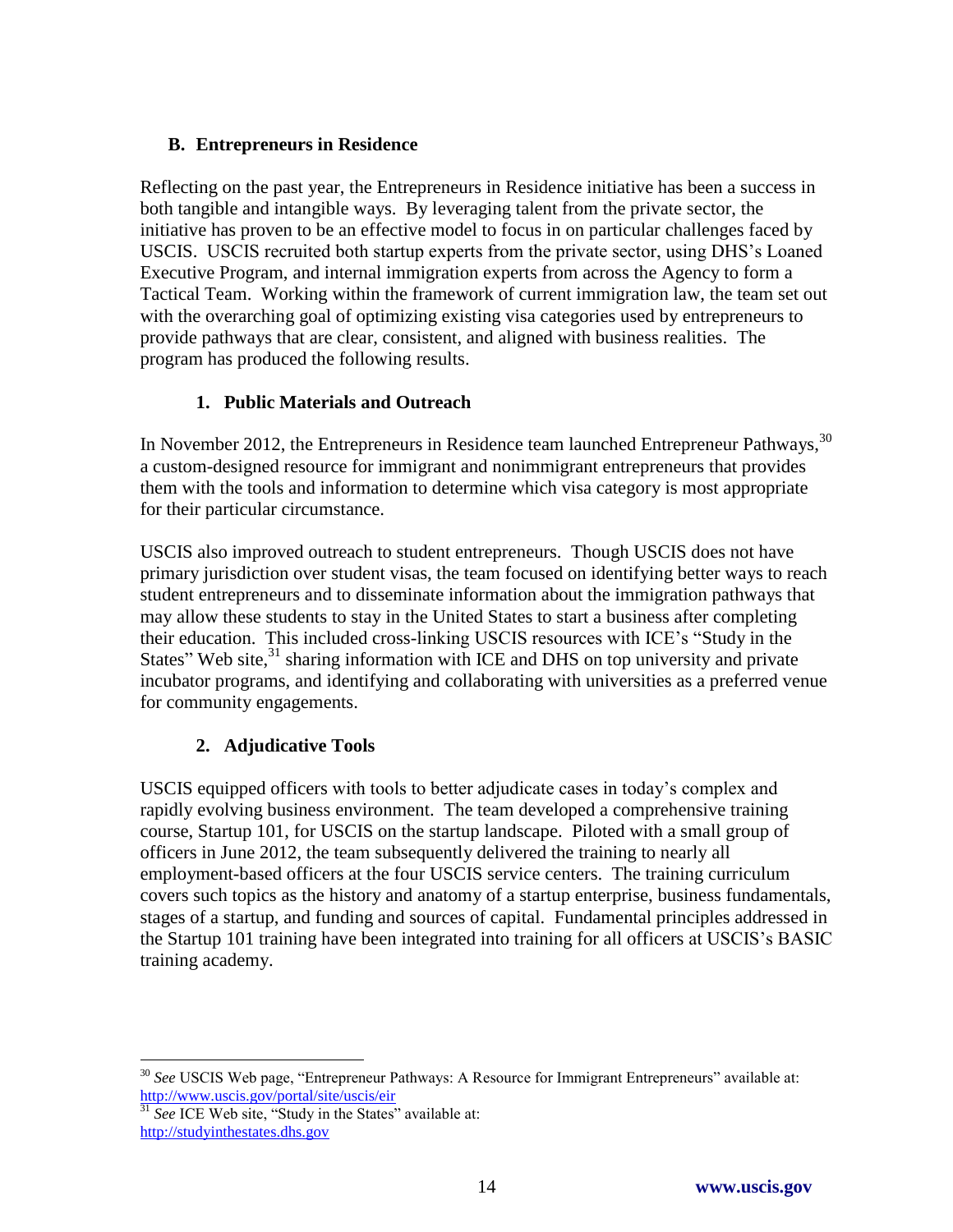To complement the Startup 101 training and ensure that officers have continued access to a range of evolving tools to assist their adjudications, the team developed an internal USCIS Web site with all resources related to the Entrepreneurs in Residence initiative.

## **3. Streamlined Policies and Practices**

The Entrepreneurs in Residence team focused on streamlining USCIS's policies and practices to better reflect the realities faced by foreign entrepreneurs and startup businesses. The team prioritized gathering feedback and strategic thinking directly from entrepreneurs. In addition to the summit in Silicon Valley,  $32$  the team held engagements with entrepreneurial communities in Atlanta, Boston, Chicago, and Washington, DC. USCIS partnered with such academic institutions as Georgia Tech, MIT, and the University of Chicago that have a vested interest in issues connecting immigration and entrepreneurship. USCIS expects to host future engagements in startup hubs across the country each fiscal year.

To help officers better communicate with startup companies when issuing RFEs, the team explored alternative forms of evidence that the Agency has not traditionally asked for and that an entrepreneur or startup may be more able to provide to meet the eligibility criteria for particular visa classifications. The team revised specific RFE templates to make them more user-friendly and reflective of current business trends.

Drawing from lessons learned in the program, USCIS intends to expand the concept to a broader range of industries that it serves, including performing arts, health care, and information technology. USCIS will leverage the DHS Loaned Executive program to bring valuable and industry-specific expertise into the Agency to focus and address challenges faced by USCIS in these industries.

Moving forward, USCIS will focus on measuring the long-term impact of this effort and the effectiveness of the team's work by:

- Using the American Customer Service Index to benchmark the usability of the Entrepreneur Pathways site against other government Web resources and gather feedback to further refine the Pathways site;
- Surveying officers at all four service centers to determine the value and impact of the Startup 101 training;
- Soliciting stakeholder feedback at upcoming public engagements to gauge community sentiments on the impact of this effort on adjudications; and
- Continuing to gather and monitor data on petitions and applications submitted by entrepreneurs across a range of visa categories to better understand the immigration paths that entrepreneurs choose to take.

 $\overline{a}$ <sup>32</sup>See USCIS Web page, "Entrepreneurs in Residence Information Summit" (Feb. 22, 2012) available at: [http://www.uscis.gov/portal/site/uscis/menuitem.5af9bb95919f35e66f614176543f6d1a/?vgnextoid=180cfac2f](http://www.uscis.gov/portal/site/uscis/menuitem.5af9bb95919f35e66f614176543f6d1a/?vgnextoid=180cfac2f5825310VgnVCM100000082ca60aRCRD&vgnextchannel=e0b081c52aa38210VgnVCM100000082ca60aRCRD) [5825310VgnVCM100000082ca60aRCRD&vgnextchannel=e0b081c52aa38210VgnVCM100000082ca60aRC](http://www.uscis.gov/portal/site/uscis/menuitem.5af9bb95919f35e66f614176543f6d1a/?vgnextoid=180cfac2f5825310VgnVCM100000082ca60aRCRD&vgnextchannel=e0b081c52aa38210VgnVCM100000082ca60aRCRD) [RD](http://www.uscis.gov/portal/site/uscis/menuitem.5af9bb95919f35e66f614176543f6d1a/?vgnextoid=180cfac2f5825310VgnVCM100000082ca60aRCRD&vgnextchannel=e0b081c52aa38210VgnVCM100000082ca60aRCRD)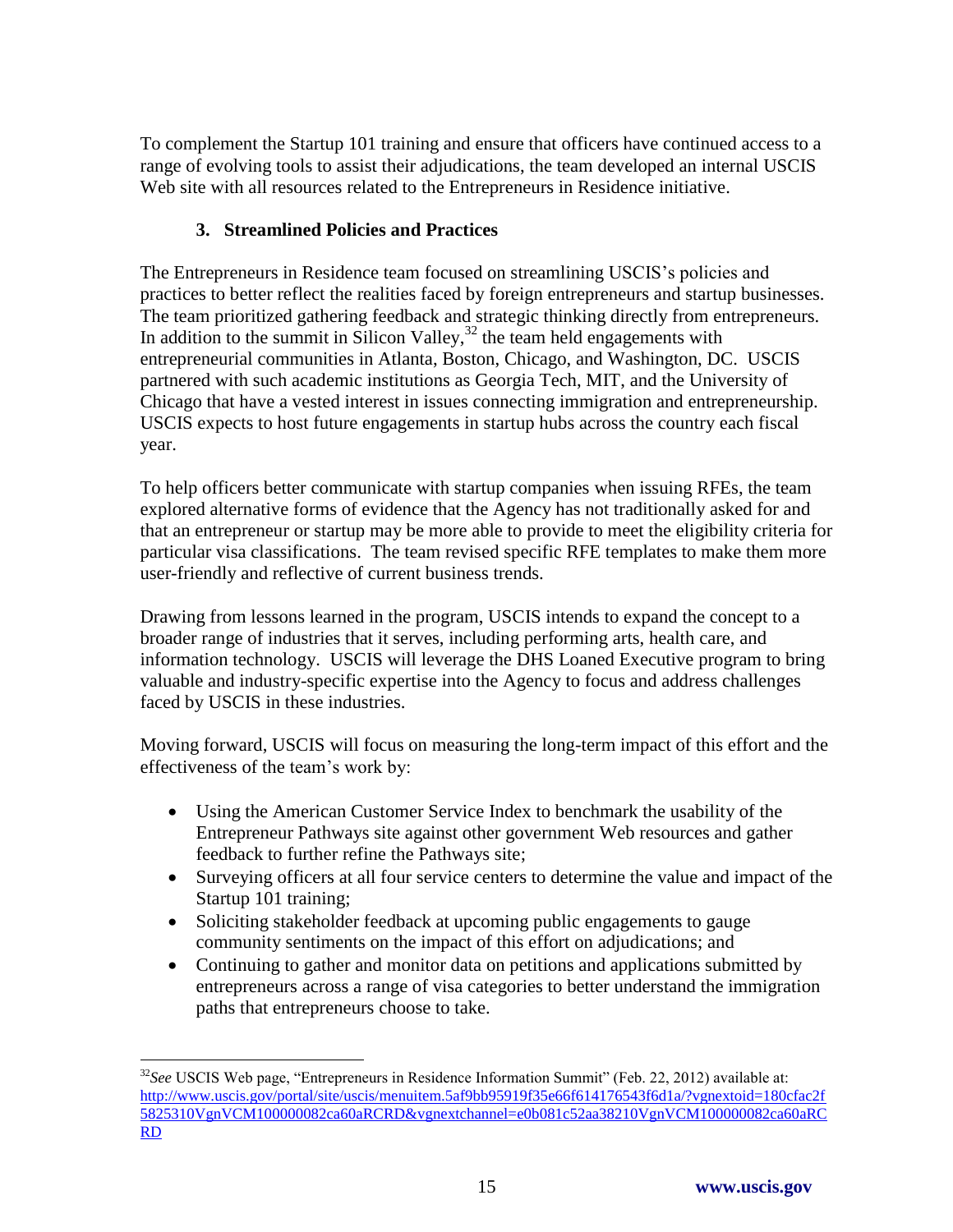These efforts to gauge the Entrepreneurs in Residence program's impact will continue and will be replicated for the expanded Loaned Executive program in the performing arts and health care industries.

## **C. H-1B Specialty Occupation and L-1 Intracompany Transferee**

U.S. businesses use the H-1B program to employ foreign workers in specialty occupations that require theoretical or technical expertise in specialized fields, including but not limited to scientists, engineers, or computer programmers. The L-1 nonimmigrant classification enables a U.S. employer to transfer an executive or manager (L-1A) or a professional worker with specialized knowledge (L-1B) from one of its affiliated foreign offices to one of its offices in the United States. This classification also enables a foreign company which does not yet have an affiliated U.S. office to send an executive, manager, or employee with specialized knowledge to the United States to help establish one.

The CISOMB reported stakeholder concerns that USCIS, at times, would fail to recognize modern business practices and would substitute its own judgment pertaining to the business needs of the petitioner – i.e., "whether the company legitimately requires the executive, manager, or specialty occupation worker sponsored in the petition.<sup>33</sup> As part of the Entrepreneurs in Residence initiative, discussed above, USCIS has worked to educate officers about business fundamentals and equip them with the tools to better adjudicate cases in today's complex and rapidly evolving business environment. As mentioned, stakeholders can send examples of problematic RFEs to the [SCOPSRFE@uscis.dhs.gov](mailto:SCOPSRFE@uscis.dhs.gov) email box. USCIS will review to determine if there are systemic issues that require additional guidance and training. Please note that the petitioner is still required to respond to an RFE even if it sends a copy of the RFE to the **SCOPSRFE@uscis.dhs.gov** email box.

The Annual Report also noted concern that in some L-1 nonimmigrant cases, USCIS may be "overlook[ing] regulations that permit 'new office' situations for a limited period of oneyear to allow the business to become operational."<sup>34</sup> USCIS has not previously heard this concern. Question 12 on Form I-129 Supplement L specifically asks whether the beneficiary is coming to the United States to open a new office. USCIS will review any cases the CISOMB brings to its attention.

# **D. EB-5 Immigrant Investor Program**

USCIS has taken meaningful and concrete steps since the start of FY2013 to address concerns raised about the EB-5 program and to ensure the program is administered in an efficient manner that maintains the integrity of the program. As discussed in the Annual Report, USCIS formulated, posted for public comment, and issued policy memoranda to provide additional clarity regarding the standards for eligibility within the EB-5 program. On December 20, 2012, USCIS issued operational guidance on the issue of tenant-

 $\overline{a}$ 

<sup>&</sup>lt;sup>33</sup> CIS Ombudsman Annual Report 2013, p. 32.

 $34 \overline{1d}$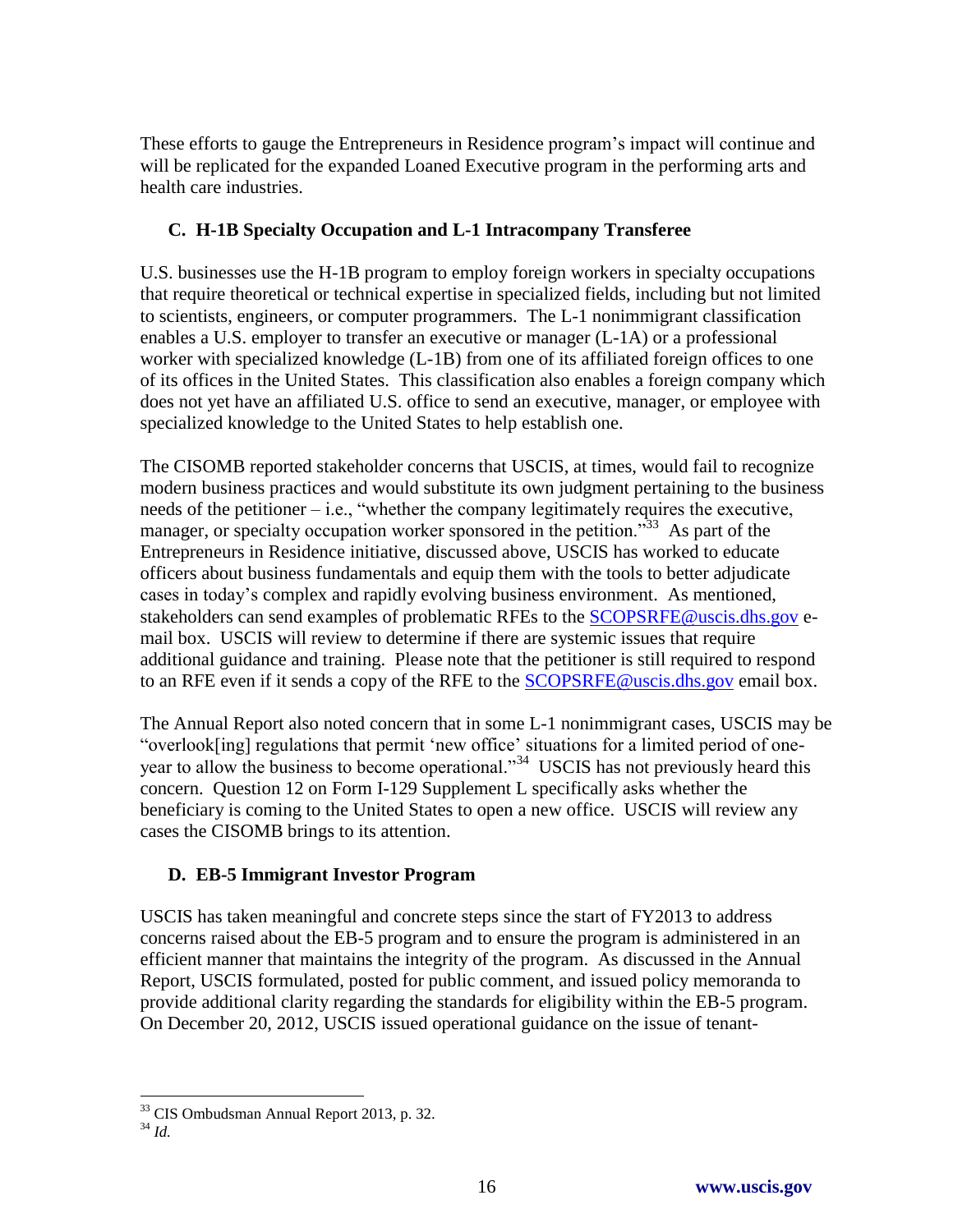occupancy as it relates to job creation in the Immigrant Investor Program.<sup>35</sup> On February 14, 2013, USCIS issued a revised draft of a proposed EB-5 Adjudications Policy Memorandum for public comment. After review of comments submitted in response to the February 14, 2013, version of the proposed policy memorandum, USCIS issued the final memorandum on May 30, 2013.<sup>36</sup> The additional operational and policy memoranda issued by USCIS provide a greater level of clarity regarding eligibility requirements under existing regulations and precedent decisions and the manner in which EB-5 applications and petitions are processed.

In December 2012, USCIS announced the realignment of EB-5 work into a new Immigrant Investor Program Office (IPO) located in Washington, DC. The new office is led by a singularly focused Senior Executive Service-level Chief and consists of teams of economists and adjudicators who, evaluate applications and petitions and make determinations on eligibility. A team of Fraud Detection and National Security (FDNS) officers has been embedded in the program to manage fraud and security aspects of the work and provide essential liaison with Federal law enforcement agencies to detect and deter fraud and to provide essential analysis on issues related to national security and criminality. The transition of the EB-5 program to Washington, DC began in March 2013 when the EB-5 resources at the California Service Center were detailed to the Acting Chief of the IPO. This provided direct management authority and additional attention to the program. On September 30, 2013, the IPO was staffed with approximately 29 permanent staff, including 18 economists. The IPO completed the transfer of EB-5 adjudicative functions to its new office in Washington, DC on September 30, 2014. It is also in the process of on-boarding and training additional personnel to adjudicate EB-5 related petitions and applications and expects to be fully staffed by the end of December 2014.

USCIS also prioritized EB-5 petitions for Transformation as USCIS moves from a paperbased environment into an electronic filing environment. A transformed environment allows for enhanced data collection and analysis for adjudicative and fraud detection/national security purposes. An electronic environment for EB-5 applications and petitions also allows for better assessment of impacts at programmatic, project-based, and geographic levels. USCIS launched Form I-526 in USCIS ELIS, which offers EB-5 investors the option of submitting their form and supporting evidence electronically to USCIS for review and adjudication. USCIS has recently developed a Document Library to allow regional centers the ability to upload supporting documentation that can be used to support multiple Form I-526 filings. USCIS anticipates that the Document Library will improve overall efficiency for both the public and the Government, drastically reduce file size, and eliminate submission and receipt of multiple and duplicative paper copies of hundreds of pages of supporting documentation.

 $\overline{a}$ 

<sup>35</sup> *See* USCIS Guidance Memorandum, "Operational Guidance for EB-5 Cases Involving Tenant-Occupancy" (Dec. 20, 2012) available at: [http://www.uscis.gov/USCIS/Laws/Memoranda/Interim%20EB-5%20Tenant-](http://www.uscis.gov/USCIS/Laws/Memoranda/Interim%20EB-5%20Tenant-Occupancy%20GM.pdf)[Occupancy%20GM.pdf](http://www.uscis.gov/USCIS/Laws/Memoranda/Interim%20EB-5%20Tenant-Occupancy%20GM.pdf)

<sup>36</sup> *See* USCIS Policy Memorandum, "EB-5 Adjudications Policy" (May 30, 2013) available at: [http://www.uscis.gov/USCIS/Laws/Memoranda/2013/May/EB-](http://www.uscis.gov/USCIS/Laws/Memoranda/2013/May/EB-5%20Adjudications%20PM%20(Approved%20as%20final%205-30-13).pdf)[5%20Adjudications%20PM%20\(Approved%20as%20final%205-30-13\).pdf](http://www.uscis.gov/USCIS/Laws/Memoranda/2013/May/EB-5%20Adjudications%20PM%20(Approved%20as%20final%205-30-13).pdf)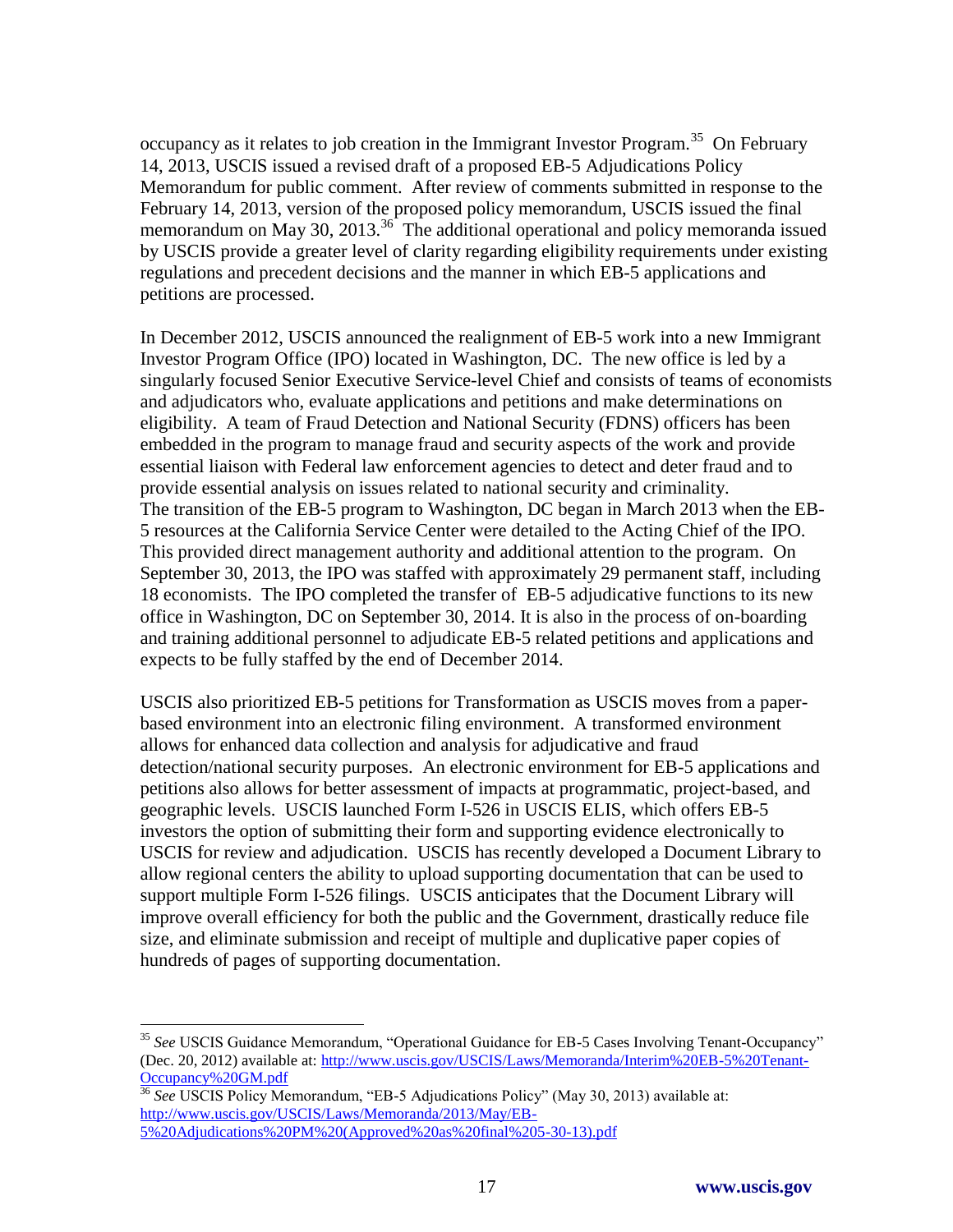Through collaboration with Federal law enforcement agencies, USCIS also increased Regional Center fraud detection and national security vetting. All EB-5 applications and petitions are now subject to a robust background check process before the application or petition is adjudicated. USCIS also provided support to the Securities and Exchange Commission, including support related to two complaints filed against Regional Center principals accused of defrauding EB-5 investors and misappropriating investment funds.

The Annual Report summarized a variety of concerns that have been raised by stakeholders about the EB-5 program over the last year, including the need for improved communication, processing times, and policy.

#### **1. Communications**

The Annual Report notes that stakeholders expressed concerns about communication within the EB-5 program. Stakeholders were critical of the dedicated EB-5 Immigrant Investor Program email box, stating that responses are often not timely and limited to basic case status. Stakeholders also requested more direct communication with adjudicators via telephone and email.

USCIS is committed to providing a level of communication that is effective and informative while maintaining the integrity of the process. The program has taken steps to enhance communications. In addition to communicating with an applicant or petitioner (or their legal representative) to resolve discrete questions that may be present in a pending case, the Immigrant Investor Program Office has implemented an interview process for Regional Center applications in which it appears eligibility has not been established. The interview provides an opportunity for a Regional Center applicant and their representatives (attorneys and economists) to appear before USCIS and discuss the particular issues present in the application. This interview process allows for a more effective and detailed level of discussion of the substantive issues present in the case, and is a valuable tool in the decision making process. The Agency has received positive feedback from the stakeholder community as a result of these enhancements, and the program will continue to explore ways to further enhance communication with stakeholders, and looks forward to continued feedback from the CISOMB on this issue.

## **2. Processing Times and RFEs**

 $\overline{a}$ 

The Annual Report notes stakeholder concerns pertaining to the posted processing times and the issuance of multiple RFEs. USCIS understands that reliable processing times are important for applicants and petitioners as they try to plan and move forward with their business ventures. USCIS has taken steps to ensure that posted EB-5 processing times are reliable.

The issuance of clarifying operational and policy guidance over the last year should reduce the need for multiple RFEs for the same petition.<sup>37</sup> Improved levels of communication

<sup>&</sup>lt;sup>37</sup> See e.g., USCIS Policy Memorandum, "Requests for Evidence and Notices of Intent to Deny" (June 3, 2013) available at: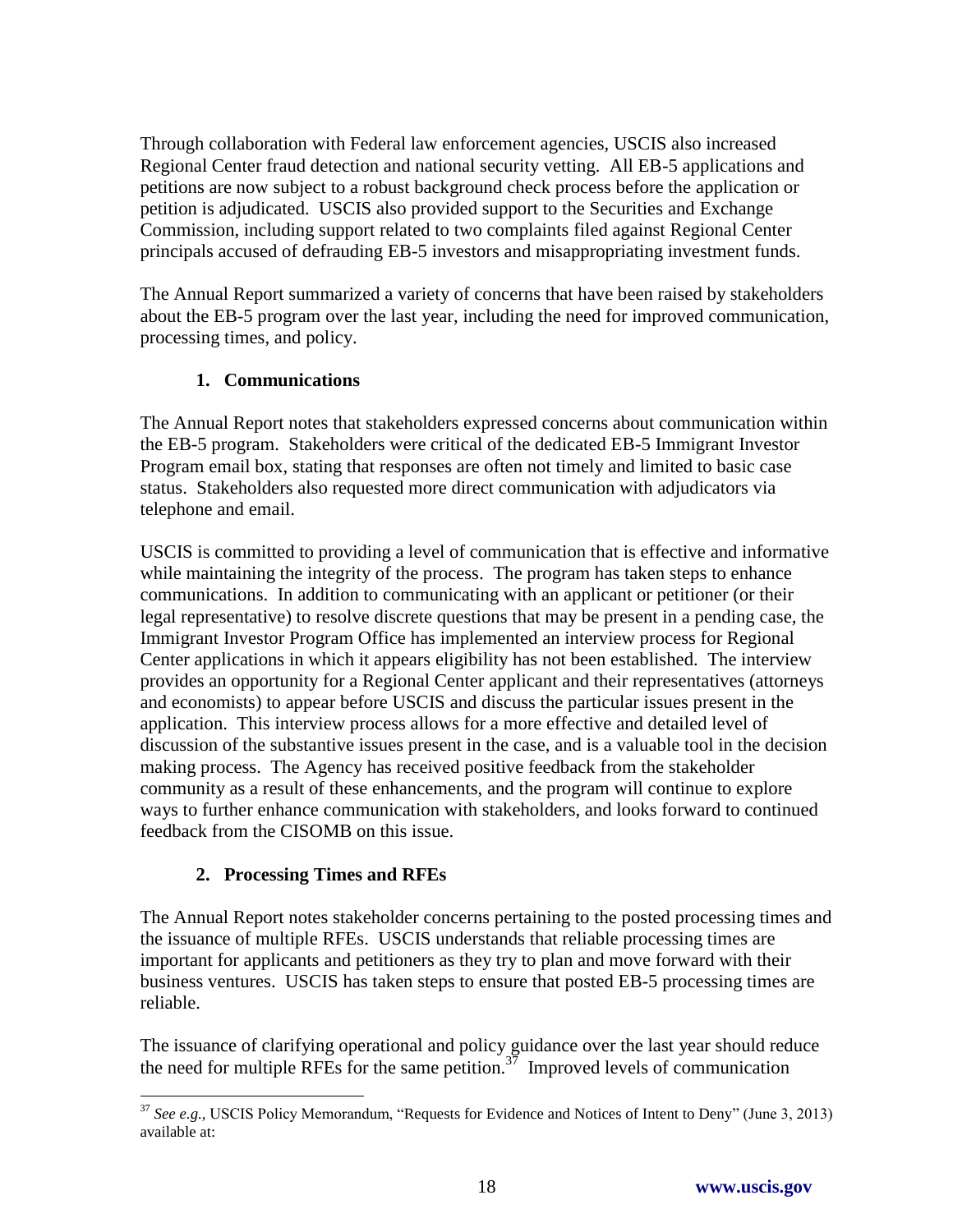within the program should also provide a mechanism to limit the issuance of multiple RFEs. USCIS anticipates that these efforts will, ultimately, minimize the potential for processing delays.

## **3. Policy Development**

The Annual Report identified several stakeholder concerns related to EB-5 policy development – the need for a clear and binding project pre-approval process with subsequent adjudications deference; future EB-5 Immigrant Investor Program policy development should be conducted in accordance with business realities and be reasonable commercially; and USCIS should avoid implementing new or more restrictive policy guidance retroactively.

As discussed in the May 30, 2013 policy memorandum,<sup>38</sup> deference to prior USCIS determinations of eligibility is an important part of ensuring predictability for EB-5 investors and commercial enterprises and conserves scarce resources by avoiding duplication of previous adjudicative efforts. USCIS does not provide a process for binding project pre-approval, but does apply deference as a matter of policy to prior favorable determinations regarding EB-5 projects unless there is a material change in the facts, fraud, misrepresentation, or the prior determination was legally deficient.

USCIS strives to manage the EB-5 program in a way that is responsive to business realities while ensuring that program integrity is maintained. To further this goal, USCIS generally holds stakeholder engagements on a quarterly basis, most recently on September 10, 2014, and posts EB-5 policy memoranda for stakeholder comment and input before they are adopted as final. In fact, USCIS solicited stakeholder input on multiple occasions prior to the EB-5 policy memorandum becoming final on May 30, 2013. USCIS has also hired corporate attorneys and economists to further the goal of administering the program in a manner that is responsive to business realities.

## **E. E-Verify**

 $\overline{a}$ 

E-Verify, the free Internet-based system that allows businesses to determine the eligibility of their employees to work in the United States received high marks in a 2013 customer survey.

More than 1,300 randomly selected employers across the nation who use E-Verify evaluated key program aspects, including registration, the online tutorial, ease of use, technical assistance, and customer service. They rated the program as exceptionally high in overall customer satisfaction, with an average score of 86 out of 100 on the American Customer Service Index.

[http://www.uscis.gov/USCIS/Laws/Memoranda/2013/June%202013/Requests%20for%20Evidence%20\(Final\)](http://www.uscis.gov/USCIS/Laws/Memoranda/2013/June%202013/Requests%20for%20Evidence%20(Final).pdf) [.pdf](http://www.uscis.gov/USCIS/Laws/Memoranda/2013/June%202013/Requests%20for%20Evidence%20(Final).pdf)

<sup>38</sup> *See* USCIS Policy Memorandum, "EB-5 Adjudications Policy" (May 30, 2013) available at: [http://www.uscis.gov/USCIS/Laws/Memoranda/2013/May/EB-](http://www.uscis.gov/USCIS/Laws/Memoranda/2013/May/EB-5%20Adjudications%20PM%20(Approved%20as%20final%205-30-13).pdf)[5%20Adjudications%20PM%20\(Approved%20as%20final%205-30-13\).pdf](http://www.uscis.gov/USCIS/Laws/Memoranda/2013/May/EB-5%20Adjudications%20PM%20(Approved%20as%20final%205-30-13).pdf)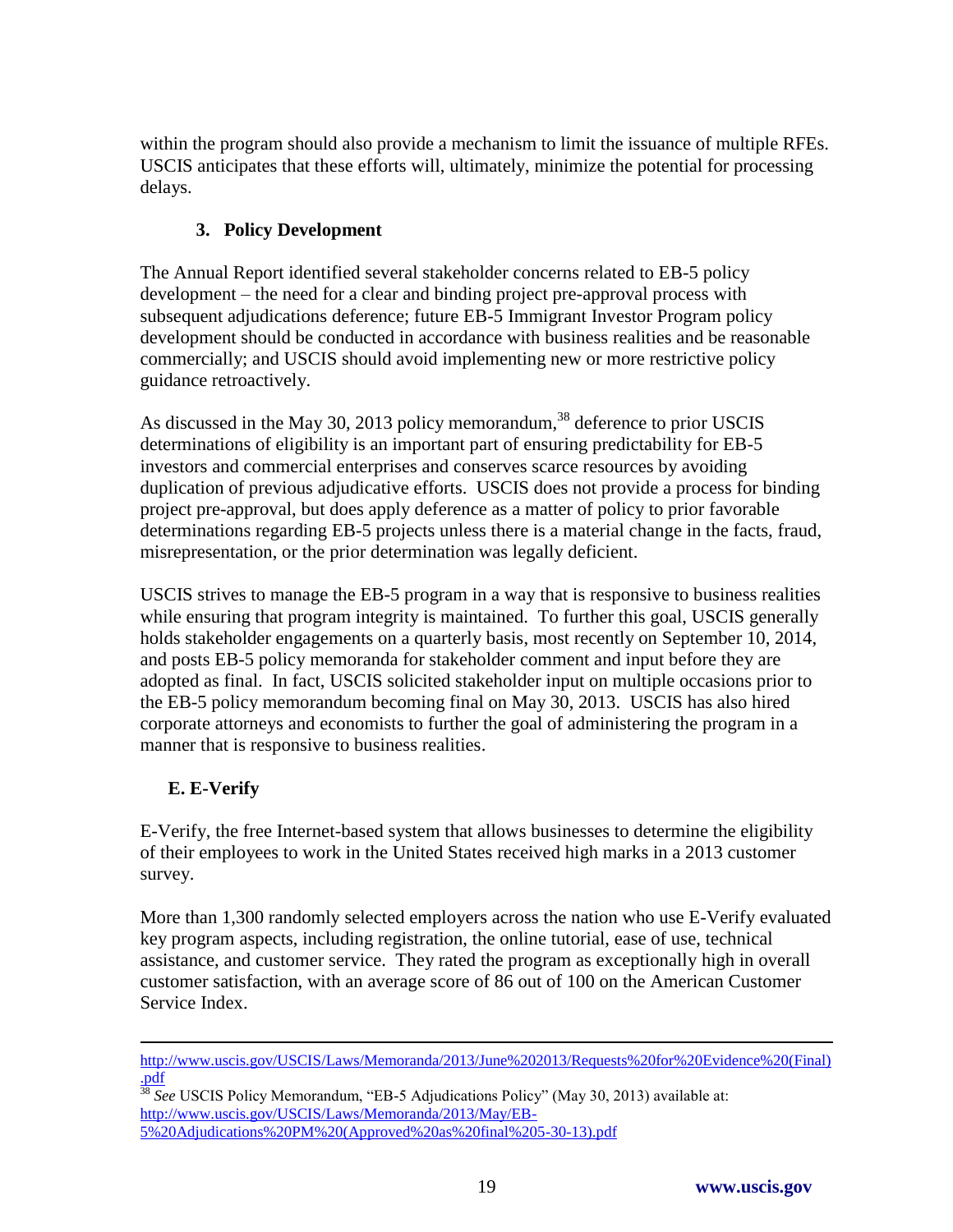CFI Group, a consulting firm specializing in customer satisfaction measurements, conducted the survey. According to CFI Group's latest figures, the average score for Government agencies is 67.

Other key survey findings revealed that the overwhelming majority of users were:

- Likely to recommend E-Verify to other employers;
- Confident in E-Verify's accuracy; and
- Likely to continue using the program.

With E-Verify, almost all employees are automatically confirmed as authorized to work. In FY2012, approximately 98.7 percent of all employees were confirmed as work authorized without any additional employee follow up. The remaining 1.3 percent contained a mix of Tentative Non-Confirmations initially issued to work-authorized employees because of data mismatches (whether employer, employee, or government errors) and Tentative Non-Confirmations issued to unauthorized employees. An independent evaluation conducted by the Westat Corporation reports that the Tentative Non-Confirmation rate for authorized employees – those employees who had to resolve a Tentative Non-Confirmation based on a data discrepancy – continues to decrease. The report concluded that the rate of authorized employees who needed to resolve Tentative Non-Confirmations declined from 0.7 percent to 0.3 percent.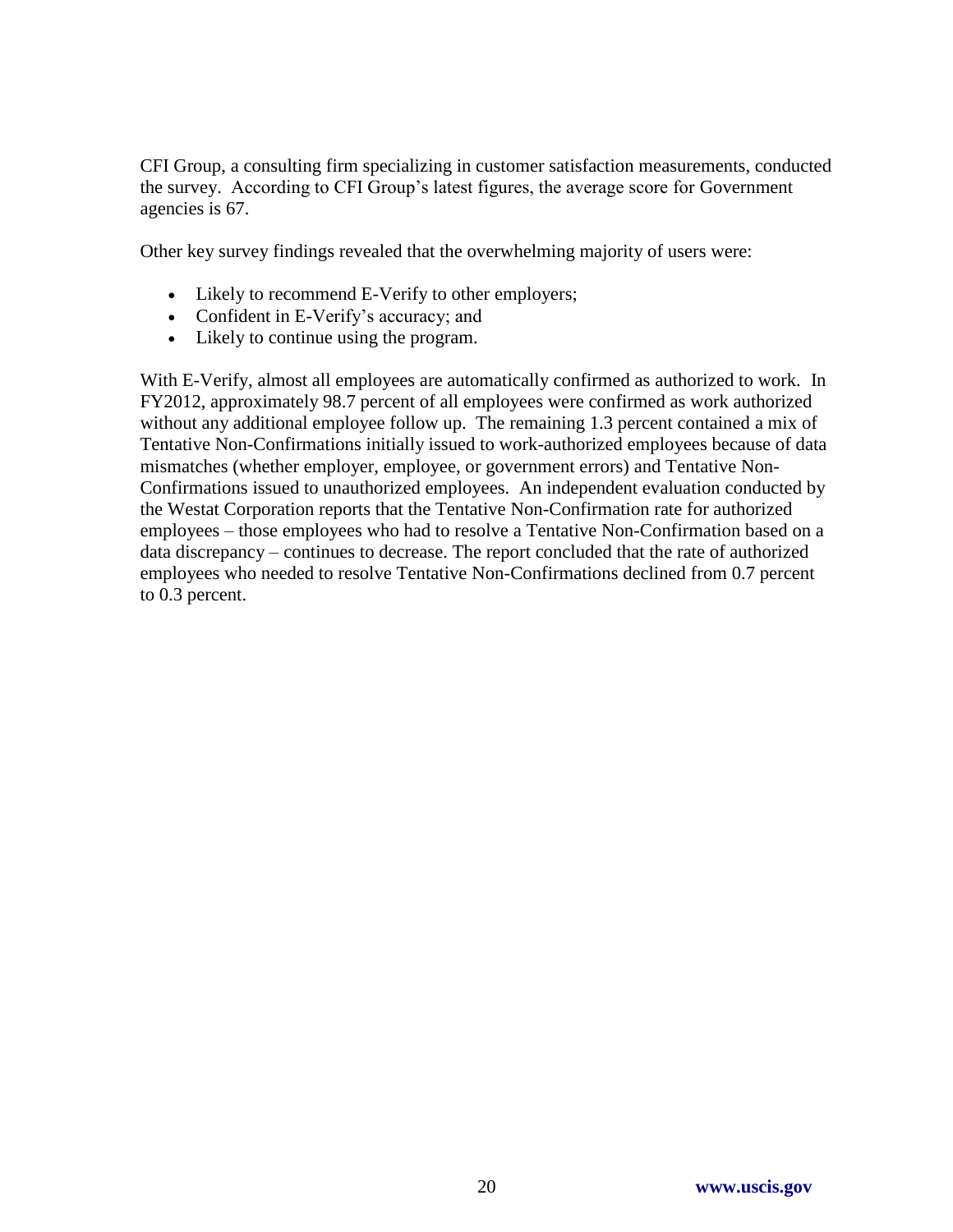## **F. Petition Information Management Service**

On May 16, 2012, the CISOMB issued three recommendations pertaining to the transfer of Form I-129 petition approval information and documents from USCIS to the DOS Petition Information Management Service (PIMS).<sup>39</sup> The CISOMB recommended that USCIS:

- Instruct USCIS service centers to make a copy of Form I-129 petition package regardless of whether a duplicate petition package has been submitted with the filing, and send it to the DOS Kentucky Consular Center for uploading into PIMS; or,
- Send the original petition package to the Kentucky Consular Center, for scanning of documents, data entry, and – upon completion – forward the original petition package to the USCIS National Records Center for storage; or,
- Scan all approved petition packages at a USCIS facility, so electronic copies can be forwarded to the Kentucky Consular Center for uploading into PIMS.

USCIS did not concur with the first two recommendations noting that implementation would likely result in increased costs for USCIS – and ultimately the petitioners – and extend the processing time. USCIS concurred in principle with the third recommendation, but indicated that the Agency currently lacks the resources necessary for implementation. In the future, USCIS plans to provide all petition information to DOS through USCIS ELIS.<sup>40</sup>

# **V. CUSTOMER SERVICE**

In 2012, the USCIS Customer Service and Public Engagement Directorate was established by merging two separate offices into a single Directorate. It has two operating divisions: Customer Service and Public Engagement, and two support divisions: Planning & Coordination and Technology & Innovation. The Directorate recently has undertaken a range of initiatives aimed at improving the quality of customer service provided to stakeholders during their interactions with USCIS.

## **A. Public Engagement Division**

The Public Engagement Division develops and maintains collaborative relationships with stakeholders who interact with USCIS, including community-based, advocacy, and attorney organizations as well as State, local, and tribal partners. The Division has continued a robust level of engagement in FY2013 at both the national and local level. USCIS hosted 107 national engagements and over 3,000 field engagements with more than 28,000 participants and 827,000 participants, respectively.

 $\overline{a}$ <sup>39</sup> *See* CISOMB Formal Recommendation 53, "Recommendations Regarding USCIS's Role in the Petition Information Management Service" (May 16, 2012) available at: <http://www.dhs.gov/xlibrary/assets/cisomb/cisomb-pims.pdf>

<sup>&</sup>lt;sup>40</sup> See USCIS Response to Formal Recommendation 53(Aug. 13, 2012) available at:

http://www.uscis.gov/sites/default/files/USCIS/Resources/Ombudsman%20Liaison/Responses%20to%20Form al%20Recommendations/USCIS%20Response%20to%20CISOMB%20PIMS%20Recommendation.pdf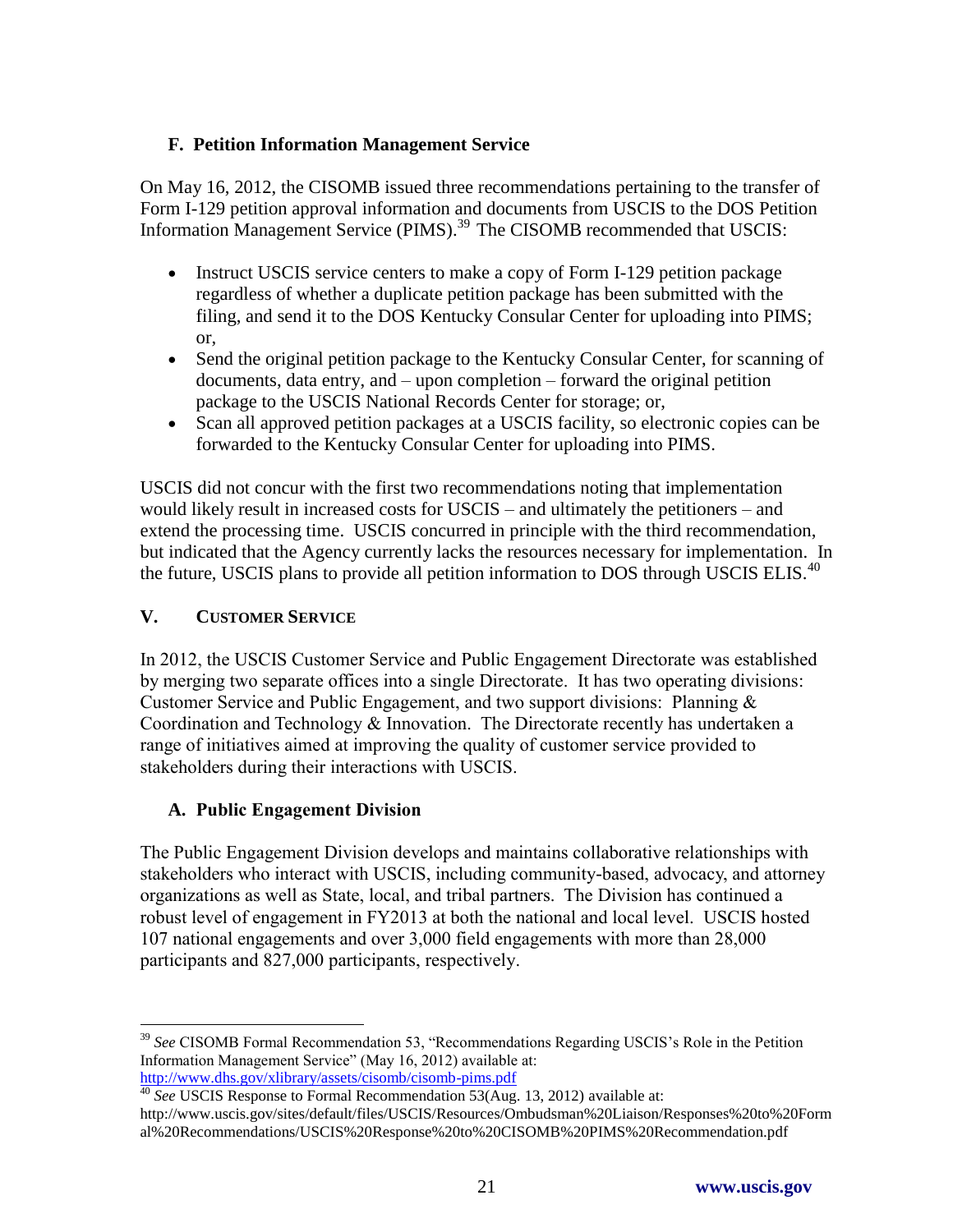USCIS continues to expand outreach efforts. The Agency added two new languages, Vietnamese and Creole, to the national engagement lineup (to include Spanish and Chinese). Additionally, USCIS has significantly expanded the electronic Multilingual Resource Center<sup>41</sup> by adding public education materials in 14 different languages. These additions exemplify USCIS's commitment to engaging with difficult to reach populations and providing access to limited English proficient individuals.

Looking ahead to FY2014, the Public Engagement Division will engage with stakeholders to implement a number of strategic priorities including:

- Strengthening the Unlawful Practice of Immigration Law messaging by increasing the visibility of the UPIL message in USCIS communications and materials, ensuring consistent messaging in internal and external communications, and working with State and Federal partners to deter fraud and immigration scams;
- Improving individual case assistance and engaging more with Intergovernmental partners;
- Using focus groups to identify the best way for customers to access USCIS and to test messaging and communication channels;
- Continuing to work with vulnerable communities by targeting outreach to agricultural communities and providing training on immigration options for victims of crime (T/U/VAWA);
- Enhancing efforts to reach customers with limited English proficiency by expanding multilingual engagements and services to difficult-to-reach audiences and overseeing Agency-wide implementation of the Limited English Proficiency plan; and
- Bolstering Agency-wide strategic engagement by developing and implementing annual engagement plans with key program offices and directorates.

## **B. Customer Service Division**

 $\overline{a}$ 

The Customer Service Division offers multiple avenues to deliver service to customers, including most prominently the National Customer Service Center, which answers the 1-800 number and receives more than 12 million calls each year.

Since 1995, the National Customer Service Center has been operating on a tier-linear model. When customers call, they navigate through an Interactive Voice Response system where callers needing live assistance are connected to "Tier 1." Tier 1 is staffed by contractors who use a series of scripts to provide general information regarding immigration issues, programs, and policies. Customers requiring case-specific assistance are transferred to an ISO for live assistance at "Tier 2."

USCIS recognizes that the large number of calls, coupled with the Agency's existing technologies and limited personnel and financial resources, has resulted in long wait times and, in some instances, a call-abandonment rate exceeding 25 percent. USCIS understands

<sup>41</sup> *See* USCIS Web page "Multilingual Resource Center" available at: <http://www.uscis.gov/tools/multilingual-resource-center>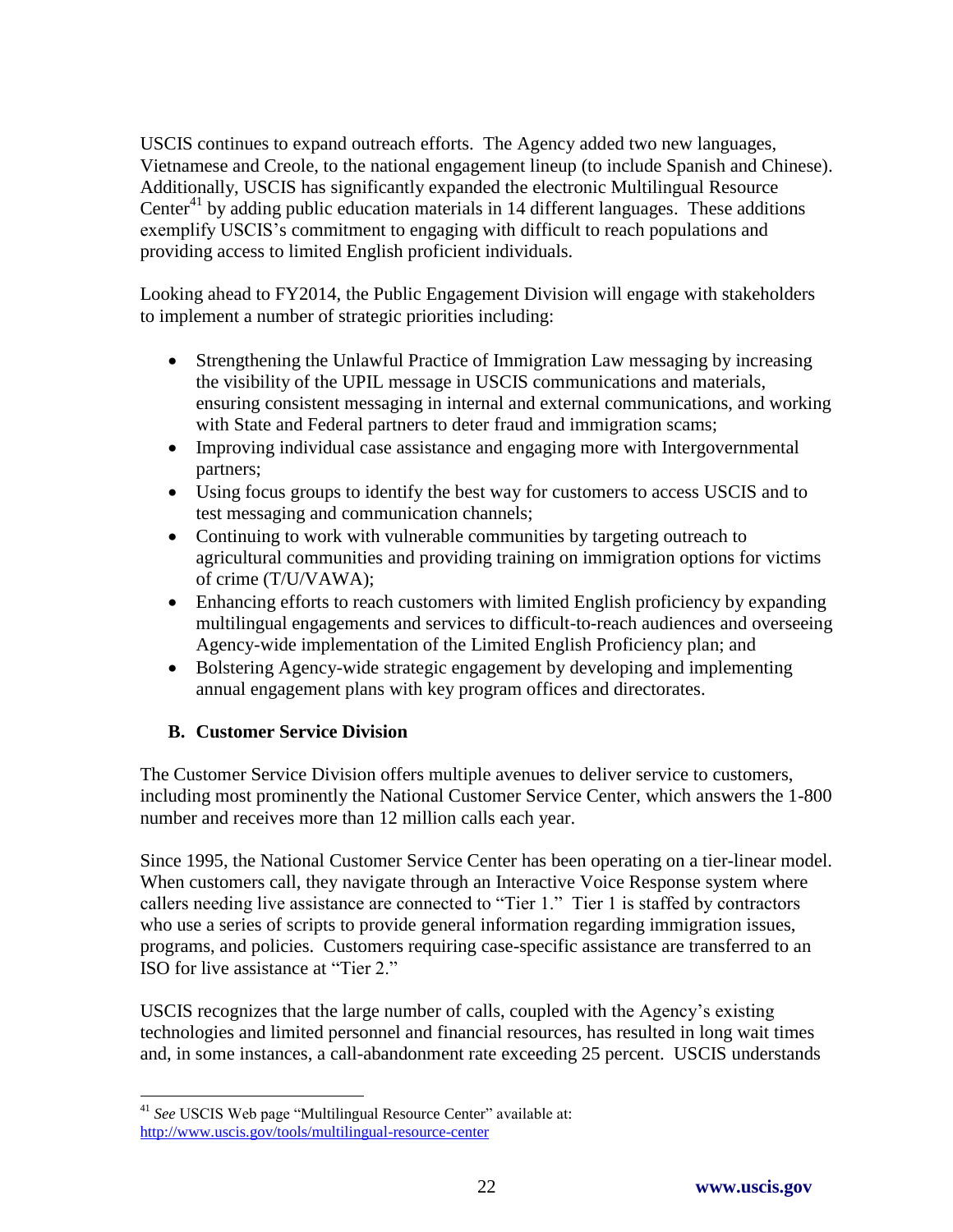that this impacts customers' ability to interact with the Agency and obtain the information they need in a timely manner. As a result, USCIS is working diligently to improve existing communication methods as well as design and build a new Customer Contact Center that will transform its customer-service architecture.

## **1. SRMT Improvements**

The Service Request Management Tool (SRMT) is an electronic system designed to track and transfer customer inquiries to the appropriate USCIS office for response. While initially only available through the National Customer Service Center, customers can now submit eRequests through the USCIS Web site, [www.uscis.gov.](http://www.uscis.gov/) USCIS has expanded the types of e-Requests that customers may file online so service requests are transferred more efficiently to the correct office.

## **2. CRIS Improvements**

The Customer Relationship Interface System is the platform for many of USCIS's customer service tools, including SRMT, My Case Status, and Change of Address. USCIS is working to improve the usability and functionality of this platform and is planning a new release for the Customer Relationship Interface System in the first quarter of FY2014 and another release is set for the second quarter. The releases will:

- Improve the usability of e-Request and Change of Address;
- Provide more accurate and timely information in My Case Status;
- Improve the "look and feel" of e-Request, My Case Status, and Change of Address;
- Allow for automatic updating of addresses via Change of Address.

USCIS has also assembled a Working Group that meets weekly to:

- Improve the response templates in SRMT;
- Develop better responses to customers seeking status information from My Case Status;
- Develop procedures for responses as well as actual resolution; and
- Develop a national quality assurance program for SRMT-based responses.

## **3. Future Design**

USCIS is redesigning its traditional tiered Call Center model to become a world-class, multi-channel/access model that will capitalize on technology solutions to provide additional access points and new communication choices.

The full-scale Customer Contact Center will provide customers with information and assistance and move USCIS toward achieving important customer service objectives, including improving customer interactions and providing more self-service capabilities. The Center will allow USCIS to reach more customers in more interactive ways by providing new communications choices.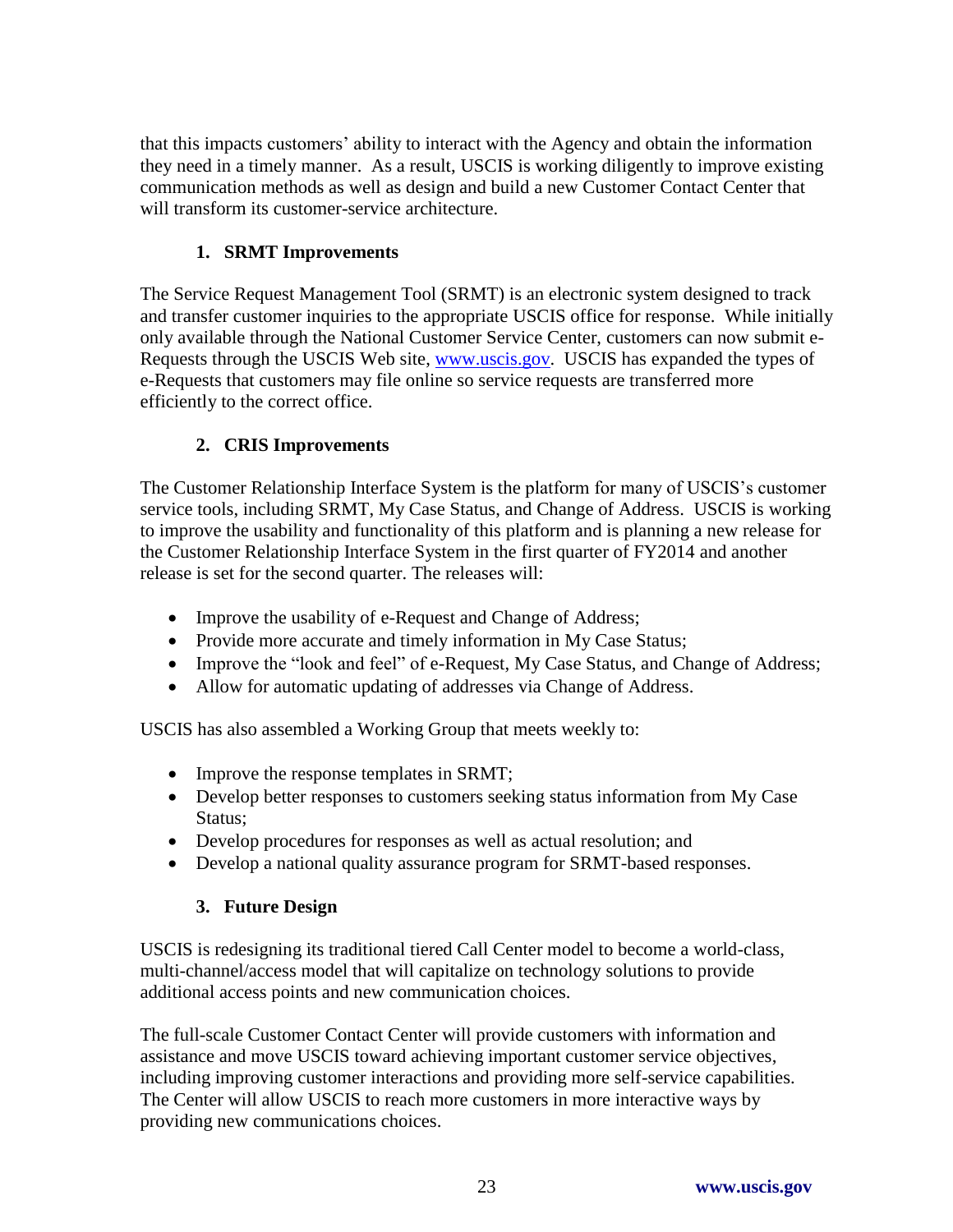This concept moves beyond traditional call centers into a modern efficient approach to customer service that will include multiple channels for customer interaction with USCIS, such as Web chat, e-mail, social media, and other modes of digital communication and telephonic services to satisfy customer needs. Additionally, by integrating contact center systems with USCIS ELIS and other tools, officers will have access to more detailed case information. This will allow officers to update cases and records, and give them the ability to work directly with field offices and service centers to achieve higher first contact resolution.

The Customer Contact Center will be rolled out in phases, with the first phase providing technical and case assistance to USCIS ELIS customers and piloting new ways to interact with customers. The second phase will feature a broader expansion of the Center's functionalities, including wide scale use of Web chat and Web callback. Social media engagement will occur in a later phase as the Agency's service-delivery model matures.

USCIS is evaluating its current self-help tools capabilities to determine functionalities that can be improved for easier use and more visibility on the USCIS Web site, [www.uscis.gov.](http://www.uscis.gov/) Further, USCIS is also evaluating the possibility of creating and deploying mobile applications for these self-help tools.

USCIS is exploring innovative technologies such as Intelligent Virtual Assistants that engage customers in conversation to answer questions about USCIS ELIS and immigration benefits. These technologies will walk customers through the process of filling out forms and allow customers to search for answers in their own words.

#### **4. Language Access**

USCIS is committed to providing outstanding customer service to all individuals who interact with the Agency, including those with limited English proficiency. To this end, our Customer Service and Public Engagement Directorate tracks the primary languages spoken by USCIS customers through quarterly surveys of National Customer Service Center (NCSC) callers. In the FY 2014 Q1 survey, approximately 47% of the callers identified English as their primary language and approximately 28% of the callers identified Spanish as their primary language. Additional primary languages were Creole (2.4%), Arabic (2.3%), French (2.3%), Chinese (Mandarin) (2.3%), Hindi (2%), Russian (1.4%), Urdu (1.3%), Vietnamese (.8%), Albanian (.6%), Tagalog (.6%), Portuguese (.6%), German (.4%), Farsi (.4%), Polish (.4%), Chinese (Cantonese) (.2%), Swahili (.2%) and Japanese (.1%). These are callers' primary, but not necessarily sole, languages. Many callers who speak a primary language other than English or Spanish speak adequate English or Spanish to communicate with a call center representative. If the individuals do not speak adequate English or Spanish, they may have a representative or family member contact USCIS on their behalf.

NCSC provides all levels of call support in English and Spanish and callers are informed of the bilingual services immediately. All callers are also informed that information in languages other than English and Spanish is available in the multilingual resource center on [www.uscis.gov.](http://www.uscis.gov/) In addition, the scripts used by Tier 1 representatives are available on the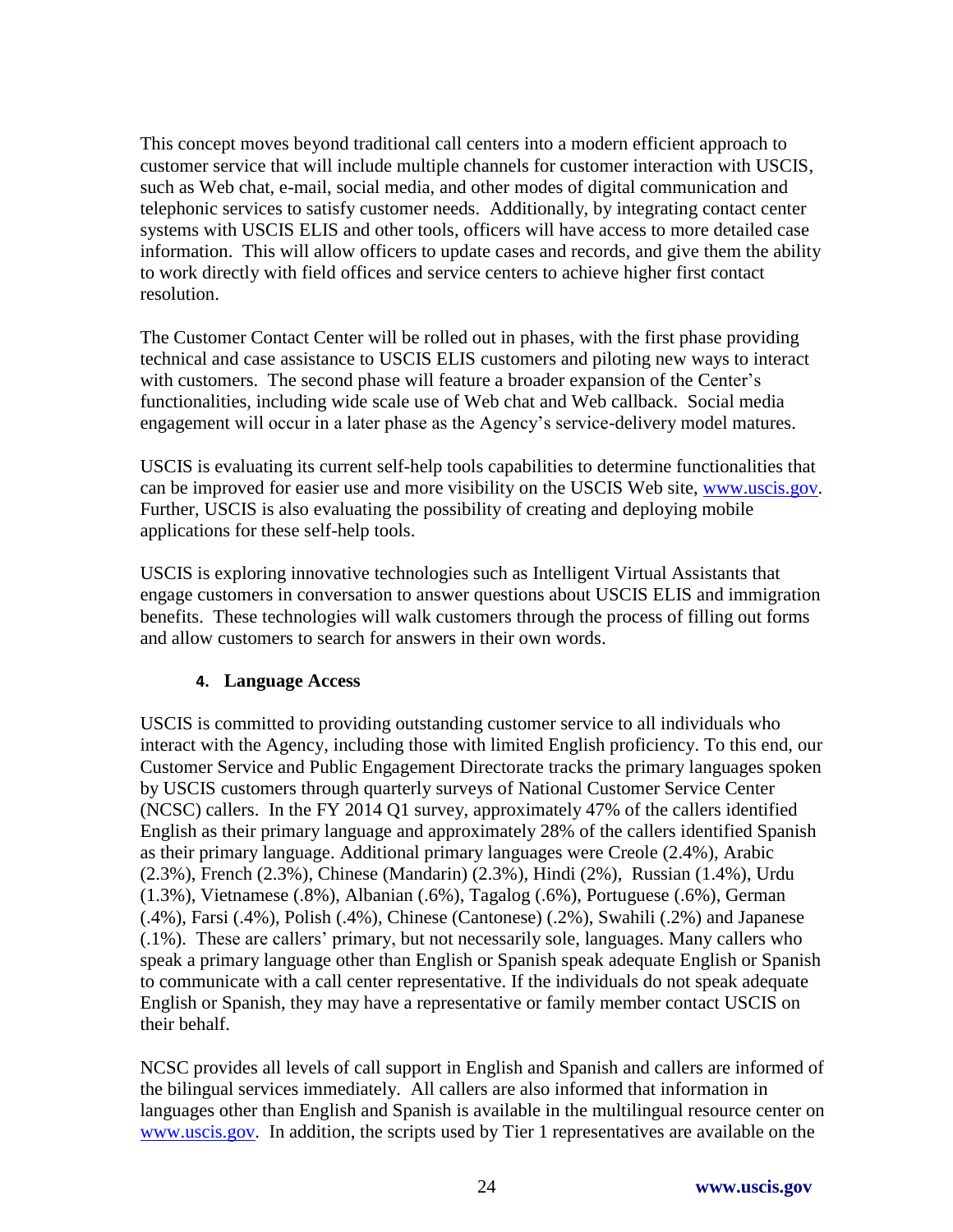USCIS website in English and Spanish. The online customer service tools referenced above, including Change of Address, Case Status Online and Processing Times, are also available in English and Spanish. In addition to the current resources available, USCIS is also actively exploring options to further expand services available in languages other than English and Spanish. This may include offering recorded information through the Interactive Voice Response (IVR) system in multiple languages and using Language Line Services so that customers can receive live assistance in their primary language.

At the suggestion of outside stakeholders, USCIS will explore how to make the online multilingual resource center more visible from the USCIS home page and ensure that the file names for multilingual documents are posted on the website in the language of the document rather than in English. Limited English proficiency customers who do not understand enough English or Spanish to use the online tools in those languages may have a representative or family member use these online services or call the NCSC on their behalf. In addition, customers can make an InfoPass appointment to visit a USCIS field office. InfoPass services are available in English, Spanish, Creole, Arabic, French, Chinese, Russian, Vietnamese, Tagalog, Korean, Portuguese, and Polish.

As further evidence of the Agency's commitment to serving individuals with limited English proficiency, USCIS conducts multilingual public engagements. In 2013 the Agency hosted national engagements in Spanish, Vietnamese, and Chinese. In 2014 USCIS expanded this effort by conducting multilingual engagements in Spanish, Creole, Vietnamese, Chinese, Korean, and is planning an Arabic event in October.

## **C. USCIS Web Site**

 $\overline{a}$ 

On September 23, 2013, USCIS provided the public with a preview of the new English $^{42}$ and Spanish<sup>43</sup> versions of the USCIS Web site. The Web site will provide the public with quicker and easier access to information. The improvements further distinguish the Agency's Web site from other immigration-related, potentially fraudulent Web sites, and solidify its standing as one of Federal Government's highest-rated online resources.

The Web site revamp is the first redesign of the Agency's Web site since 2009. The new look and feel is a result of the Agency's review – conducted over the past year – of Web site traffic patterns and customer feedback about the current English- and Spanish-language home pages.

Improvements to the new Web site design include:

- Flyout navigation menus that will reduce the number of clicks to reach desired information;
- A "Tools" area featuring the most popular online customer service tools, making it easier to complete electronic transactions;

<sup>42</sup> *See* USCIS Redesigned Web site at<http://preview.uscis.gov/>

<sup>43</sup> *See* USCIS Redesigned Spanish Web site at<http://preview.uscis.gov/es>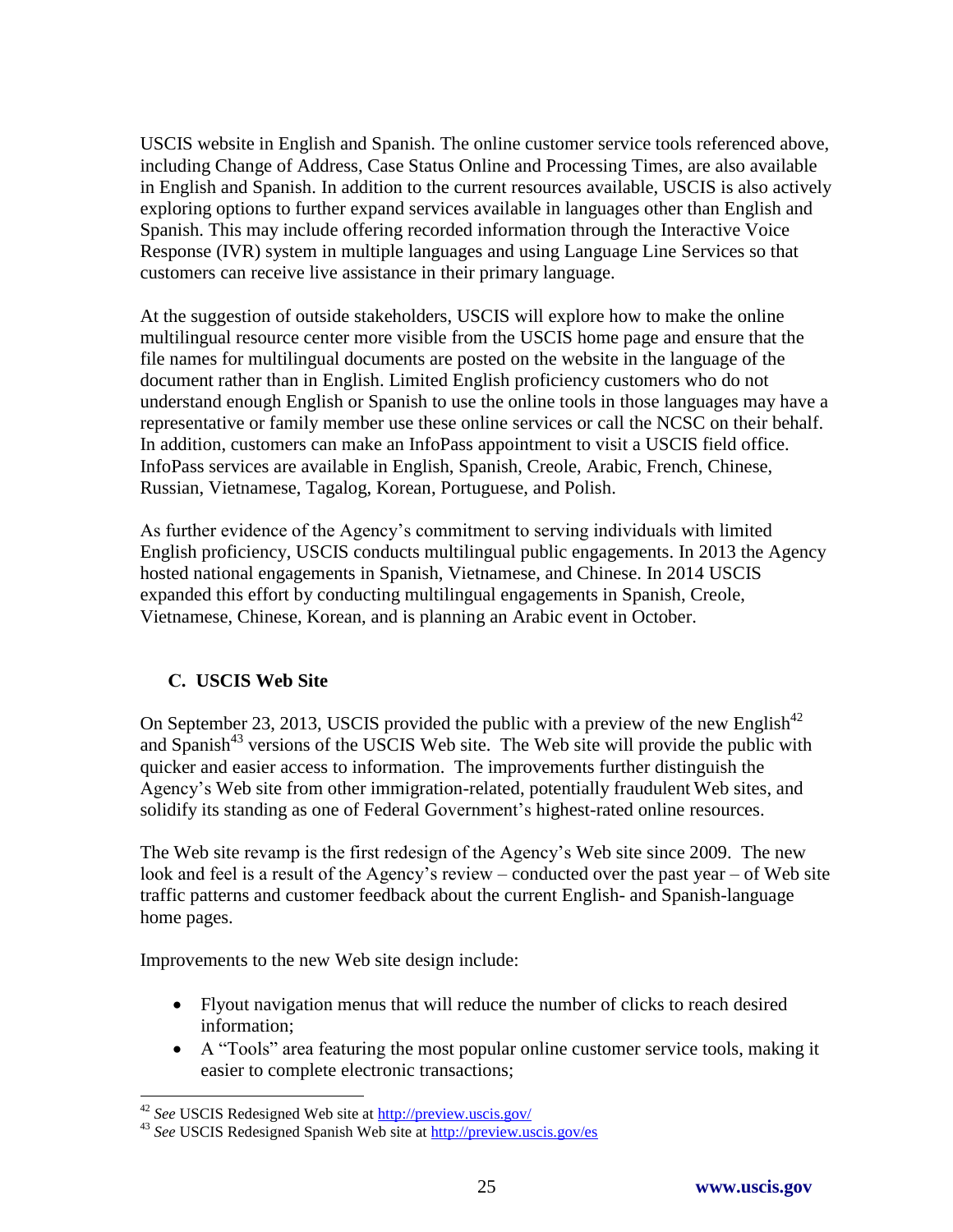- Prominent search bar with improved search results;
- Shortened URLs to provide easy-to-remember Web addresses;
- Color-coded alerts for improved customer notifications and navigation; and
- Streamlined navigation for easier access.

As part of this Web site redesign, the Office of Communications will transition to a new content management system. The new system, open-source software called Drupal, provides greater flexibility to make code fixes and content updates easier and faster. Certain older content will remain available in an archives section.

## **D. Certificates of Citizenship and Naturalization**

On July 1, 2013, USCIS began issuing redesigned certificates for citizenship and naturalization for individuals who request replacement certificates (Form N-561, Replacement Certificate of Citizenship, and Form N-570, Replacement Certificate of Naturalization).

The replacement certificates incorporate state-of-the-art technology to help deter counterfeiting, prevent tampering, and facilitate quick and accurate authentication. Additionally, USCIS employs a new and more secure printing process for the certificates to further prevent tampering.

These improvements are part of USCIS's ongoing efforts to produce secure documents and enhance the integrity of the immigration system. Since 2010, USCIS has redesigned the Certificate of Naturalization (Form N-550), Certificate of Citizenship (Form N-560) and Employment Authorization Document (Form I-765) with enhanced security features. USCIS will continue to make enhancements as technology improves.

## **E. Administrative Appeals Office**

Over the past fiscal year, the Administrative Appeals Office (AAO), USCIS's appellate body, has successfully brought the processing times for the appeals of all form types under its jurisdiction within Agency goals. 44 As it has improved processing times, the AAO has remained committed to carefully reviewing decisions to ensure consistency and accuracy in the interpretation of immigration laws and policies. The AAO applies a *de novo* standard of review to its appellate adjudications. Federal courts have long recognized and upheld this standard of review,<sup>45</sup> which is also specified in AAO decisions.

To provide stakeholders with pertinent information on the appeals process, USCIS has enhanced appeals-related content on the USCIS Web site and on Form I-290B, Notice of

<sup>44</sup> *See* USCIS Web page "AAO Processing Times" available at:

 $\overline{a}$ 

[http://www.uscis.gov/about-us/directorates-and-program-offices/administrative-appeals-office-aao/aao](http://www.uscis.gov/about-us/directorates-and-program-offices/administrative-appeals-office-aao/aao-processing-times)[processing-times](http://www.uscis.gov/about-us/directorates-and-program-offices/administrative-appeals-office-aao/aao-processing-times)

<sup>45</sup> *See Spencer Enterprises, Inc. v. U.S.*, 229 F. Supp. 2d 1025 (E.D. Cal. 2001), *aff'd*. 345 F.3d 683 (9th Cir. 2003); *Soltane v. DOJ*, 381 F.3d 143, 145 (3d Cir. 2004); *Dor v. INS*, 891 F.2d 997, 1002 n. 9 (2d Cir. 1989).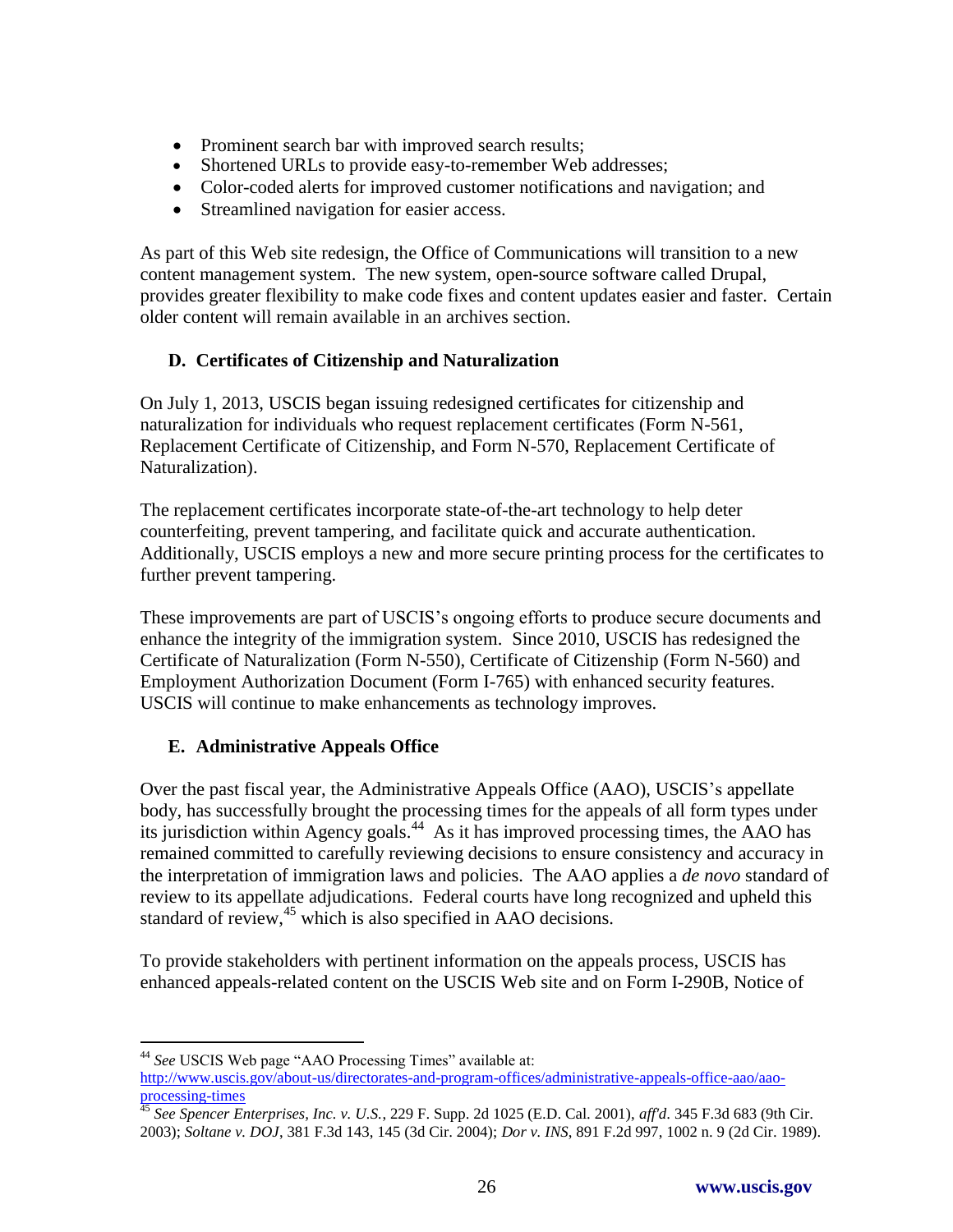Appeal or Motion. The AAO is also developing a Practice Manual to further guide the public on practice before the AAO.

USCIS continues to pursue proposed rulemaking concerning the administrative appeals process and regrets the lengthy delay.<sup>46</sup> On May 28, 2014, USCIS conducted a stakeholder engagement session and discussed the initiatives described above and answered stakeholder questions. At this session, USCIS also solicited feedback on concepts under development in the proposed rulemaking.

The CISOMB's Annual Report expressed concern with the lack of consistent processing of Form I-290B at the field offices and service centers prior to forwarding to the AAO. The report also noted stakeholder requests for a greater number of precedent decisions as well as timely and improved access to non-precedent decisions.

## **1. Processing**

USCIS is exploring ways to improve the processing of Form I-290B. To this end, USCIS is developing an SOP that includes guidance on how to better process Form I-290Bs when they are at the field office or service center. USCIS is also developing a standard timeframe for reviewing appeals prior to forwarding them to the AAO, as well as for taking action once the AAO renders a decision on an application or petition.

To assist with the processing of appeals, USCIS is also revising Form I-290B. Among the updates included in the revised Form I-290B is a dropdown menu that allows the applicant to indicate which form is being appealed as well as identify the office that made the decision. Including this information on the revised Form I-290B, and subsequently in USCIS's internal systems, will greatly increase the Agency's ability to track and monitor appeals. USCIS also seeks to improve appeals-related case status information available to customers.

## **2. Precedent and Non-Precedent Decisions**

USCIS is committed to issuing more precedent decisions to guide officers and stakeholders in the correct application of immigration law and policy. USCIS recently issued an interim policy memorandum<sup>47</sup> that provides guidance on the proper role and use of precedent and non-precedent decisions. With the recent elimination of a longstanding backlog of appeals by the AAO, USCIS will now strive to issue more precedent decisions.

USCIS is revamping the process used to redact and post AAO non-precedent decisions on the USCIS Web site so that the public may access AAO decisions soon after issuance. USCIS indexes such cases by subject matter. As USCIS redacts decisions prior to posting

<sup>47</sup> See USCIS Interim Policy Memorandum, "Precedent and Non-Precedent Decision of the Administrative Appeals Office (AAO)" (July 2, 2013), available at:

 $\overline{a}$ <sup>46</sup> "Administrative Appeals Office: Procedural Reforms To Improve Efficiency", RIN 1615-AB98.

[http://www.uscis.gov/USCIS/Outreach/Feedback%20Opportunities/Interim%20Guidance%20for%20Commen](http://www.uscis.gov/USCIS/Outreach/Feedback%20Opportunities/Interim%20Guidance%20for%20Comment/AAO-Precedentand-Non-Precedent-Decisions-PM-for-Comment.pdf) [t/AAO-Precedentand-Non-Precedent-Decisions-PM-for-Comment.pdf](http://www.uscis.gov/USCIS/Outreach/Feedback%20Opportunities/Interim%20Guidance%20for%20Comment/AAO-Precedentand-Non-Precedent-Decisions-PM-for-Comment.pdf)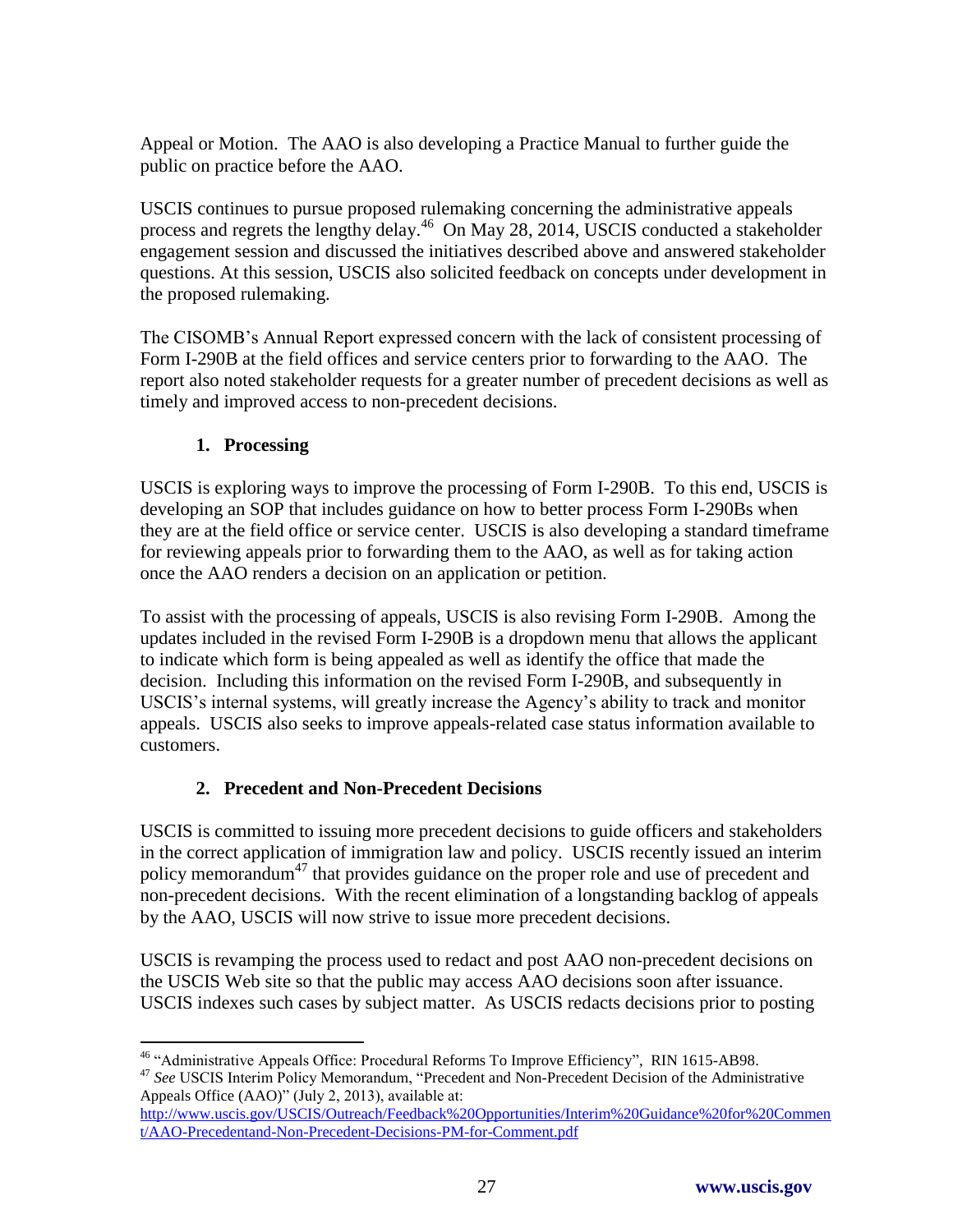to eliminate personal identifiers, USCIS does not provide search capability based on case name. AAO decisions may be searched by keyword through commercial legal research providers.

## **F. Fee Waivers**

The USCIS Lockboxes reviewed 390,000 fee waiver requests in FY2012 and 458,500 requests in FY2013 (17 percent increase); that is an average of 32,500 per month in FY2012 and 38,200 in FY2013. This large volume, coupled with the introduction of Form I-912, Request for Fee Waiver, and the transparency of the fee waiver program (as noted in the Annual Report) has brought increased attention to this process. The USCIS Office of Intake and Document Production has taken several actions to ensure consistency within the program, including:

- Holding monthly "roundtable" meetings for the staff to discuss trends and anomalies;
- Designing and delivering a series of six workshops to enhance staff training and address any specific areas of concern;
- Having a representative from the U.S. Internal Revenue Service meet with the staff, and answer questions about tax forms, especially with regard to filing statuses and dependents (criteria for determining household income levels);
- Continuing to evaluate the staff's work on a weekly basis through the formal quality assurance program;
- Providing case-specific feedback to analysts when issues are raised through the Lockbox support customer email box; also passing this information on to the whole group if it is part of a larger issue; and
- Maintaining a database which contains state-based benefits information, indicating whether certain state-based benefits are truly "means-tested" and what criteria are used in making that determination (the criteria vary State-to-State and program-toprogram); this database is stored in a central location and is always available to the staff during their review of fee waiver requests.

The Annual Report raises several concerns regarding the consistency and accuracy of the fee waiver review process at USCIS, stating: "Certain low-income applicants continue to encounter difficulties in the fee waiver process. Since late 2012, an increasing number of stakeholders have sought assistance from the Ombudsman on this topic."<sup>48</sup> The CISOMB's report further notes that it received approximately 50 cases where fee waivers were rejected multiple times for various reasons, including means-tested benefit documentation.<sup>49</sup>

USCIS personnel responsible for review of fee waiver requests meet regularly to discuss ongoing fee waiver concerns, and to specifically address concerns about consistency and accuracy. The Office of Intake and Document Production has also established a formal quality assurance program to audit and review fee waiver decisions. In FY2012, just over

 $\overline{a}$ 

<sup>&</sup>lt;sup>48</sup> CIS Ombudsman Annual Report 2013, p. 48.

<sup>49</sup> *Id.*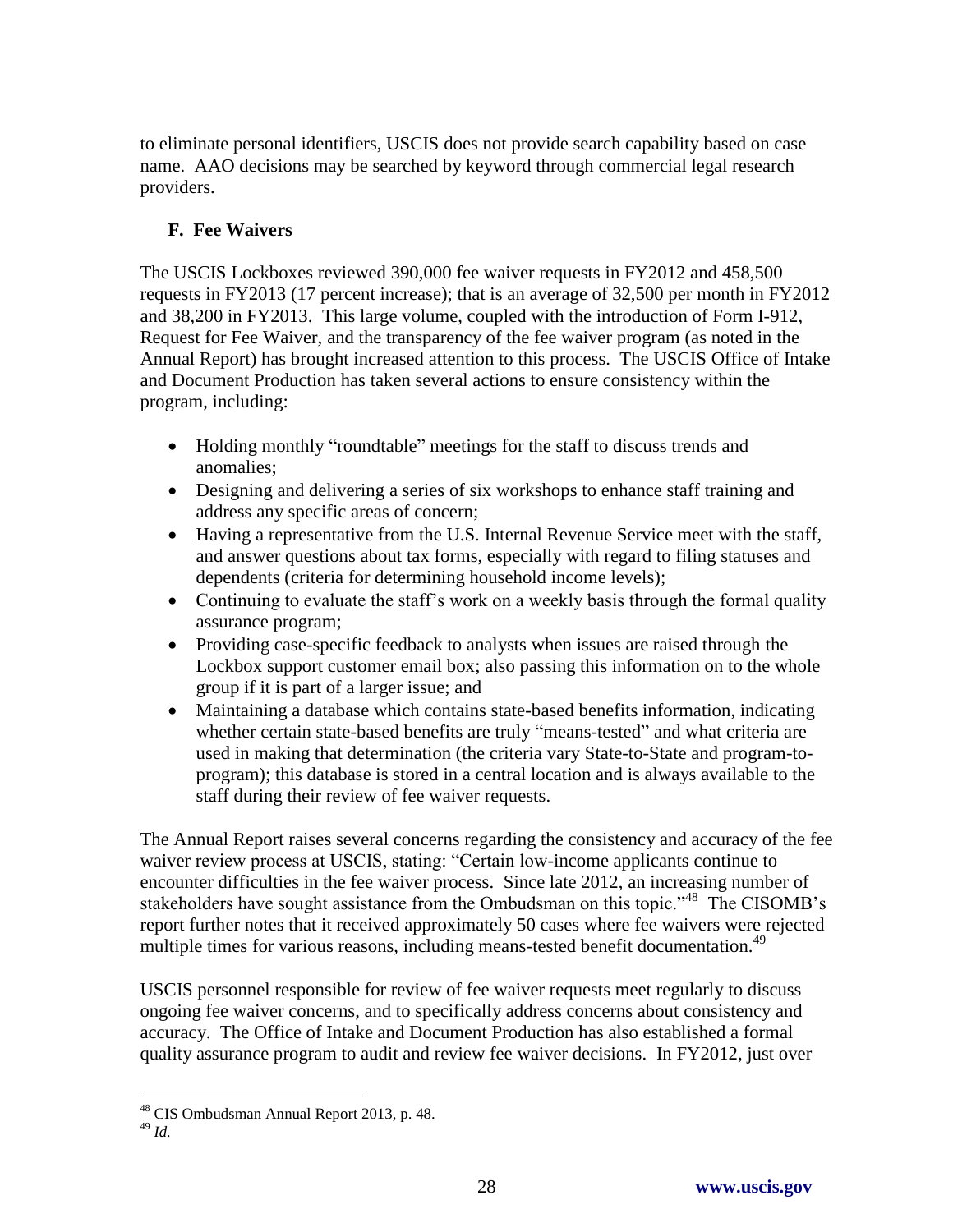98 percent of decisions reviewed as part of the quality assurance program were found to be accurate, and has improved to 98.82 percent in FY2013. USCIS continues to focus on this area and is committed to providing accurate and consistent results.

In order to gain a better understanding of stakeholder questions and concerns about fee waiver requests, USCIS has held several stakeholder engagements. Some of these questions and concerns include:

- Perception that the denial rate has increased;
- Overall lack of clarity on why cases are being denied;
- Non-acceptance of evidence from particular benefit-granting agencies;
- Lack of guidance on acceptability of documents in other languages; and
- Need to enhance definition of "means-tested."

Through public engagements with these stakeholders, USCIS agreed to a number of efforts to improve the fee waiver request process, including:

- Updating existing fee waiver policies and procedures and/or creating a filing tips sheet to help clarify the filing process;
- Reviewing denial notices for the need to provide more specific information;
- Targeting outreach to State and local benefit-granting agencies regarding acceptable evidence; and
- Hosting a national stakeholder engagement on fee waiver requests to address stakeholders' questions.

#### **G. Transformation**

USCIS launched the first release of its electronic immigration benefits system, known as USCIS ELIS, on May 22, 2012. The system was developed to modernize processes associated with filing and adjudicating immigration benefits. Currently, USCIS customers can:

- Establish online accounts to e-file select categories of Form I-539, Application to Extend/Change Nonimmigrant Status and to pay the \$165 USCIS Immigrant Fee;
- Update their contact information;
- Receive notices and real-time case status updates;
- Interact electronically with attorneys and accredited representatives; and
- Upload and view documents.

USCIS employees can:

- Adjudicate certain immigration benefits online;
- Readily locate and identify supporting documents;
- Compare applicants' identity data to biographic data for Form I-539;
- Receive from, and send information to, other government systems;
- Electronically initiate card production for new immigrants; and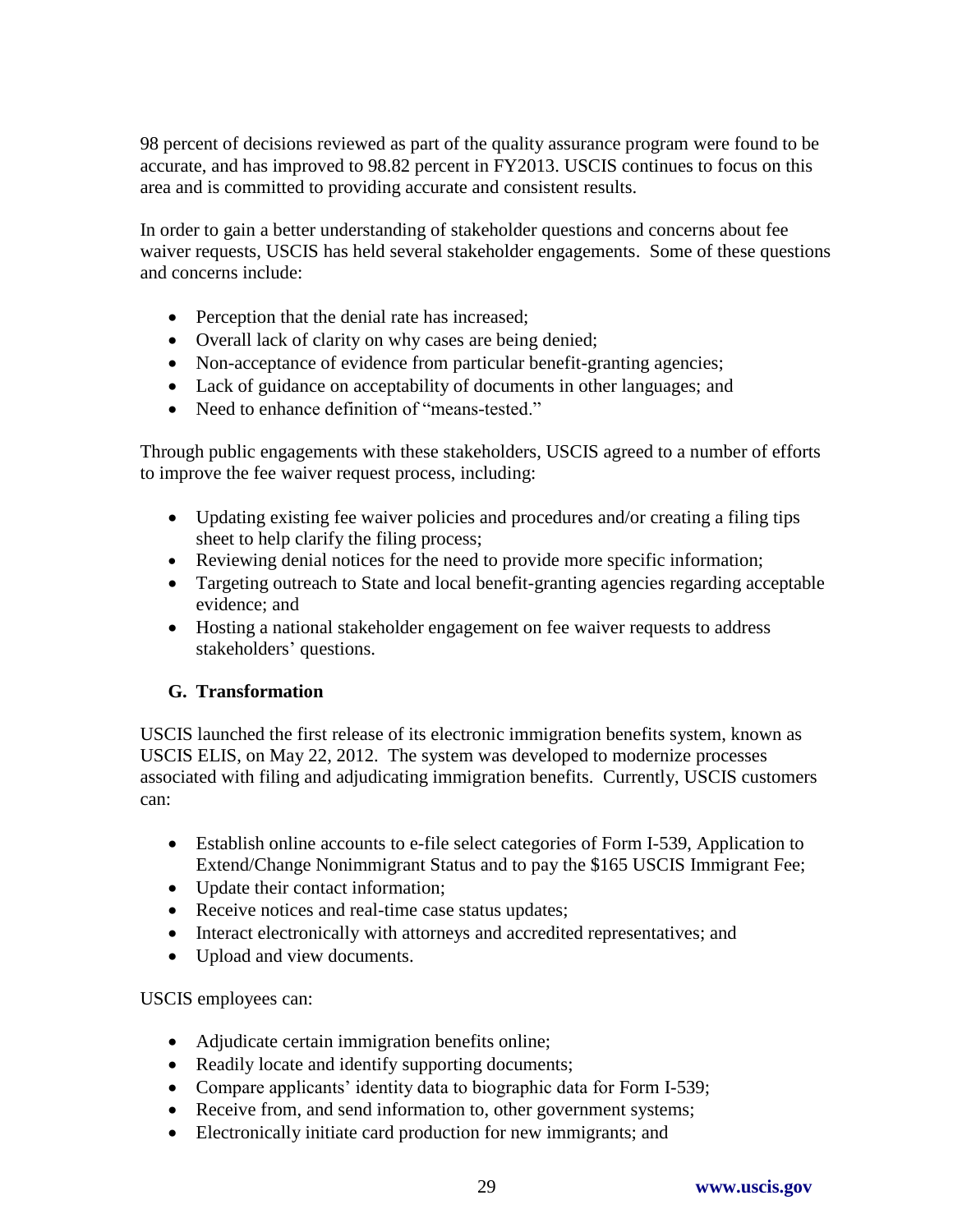Review and resolve the results of security checks online.

As of June 2013, 32 percent of applicants who could opt to file a Form I-539 electronically filed their requests in USCIS ELIS. Customer feedback remains consistently positive with 85 percent of users reporting that USCIS ELIS is easy to use, they were likely to use the system again, and they would recommend USCIS ELIS to others.

Customer service associated with USCIS ELIS continues to be an Agency priority. For applicants who may lack access to a computer or feel uncomfortable using an electronic system, USCIS continues to allow paper filing through the USCIS Lockbox. USCIS is actively working towards improved customer support for USCIS ELIS users, to include a pilot where customers can engage electronically with customer service staff. Additionally, an upcoming release of USCIS ELIS will simplify navigation of the system. The USCIS Office of Transformation Coordination also continues to explore capability potential to make USCIS ELIS available in other languages.

Another priority is the responsible stewardship of resources. The Office carefully monitors costs in order to ensure that USCIS ELIS embodies both quality and cost effectiveness.

In May 2008, a draft Acquisition Program Baseline document included estimated costs for the Solution Architect contract at \$500 million, but this did not include the full program costs. Full program costs would have included independent testing, the upgrade to networks and servers, and operations and maintenance, as well as the costs of USCIS Transformation Program personnel and other support contractors. The contract amount for the Solution Architect, which was awarded in November 2008, was \$491 million. USCIS has not exceeded this contract level. At the end of FY2012, total program costs were \$891.8 million – of which \$287.7 million were for the Solution Architect Contract. Total program costs as of June 30, 2013, are \$1.021 billion – of which \$315.1 million relate to the contract.

The Transformation Program experienced delays in the schedule for a variety of reasons. Broad reasons for the delays include:

- U.S. immigration law is very complex, and the original solution automated more policy, rules, and decision-making than necessary or cost effective to maintain in the long term;
- Program governance was cumbersome;
- Best practices for creating and monitoring an integrated master schedule had not been implemented; and
- The development methodology did not allow the Federal Government to see problems early in the process.

To address the challenges identified above, both DHS and USCIS took this as an opportunity to simplify more than 60 percent of the business rules that were originally planned for the solution and to adjust the governance structure by creating a Transformation Executive Steering Committee chaired by the USCIS Director and pushing decision-making authority to the appropriate level. Additionally, a Program Life Cycle Cost Estimate and an Integrated Master Schedule were developed for the full program, and transition to an agile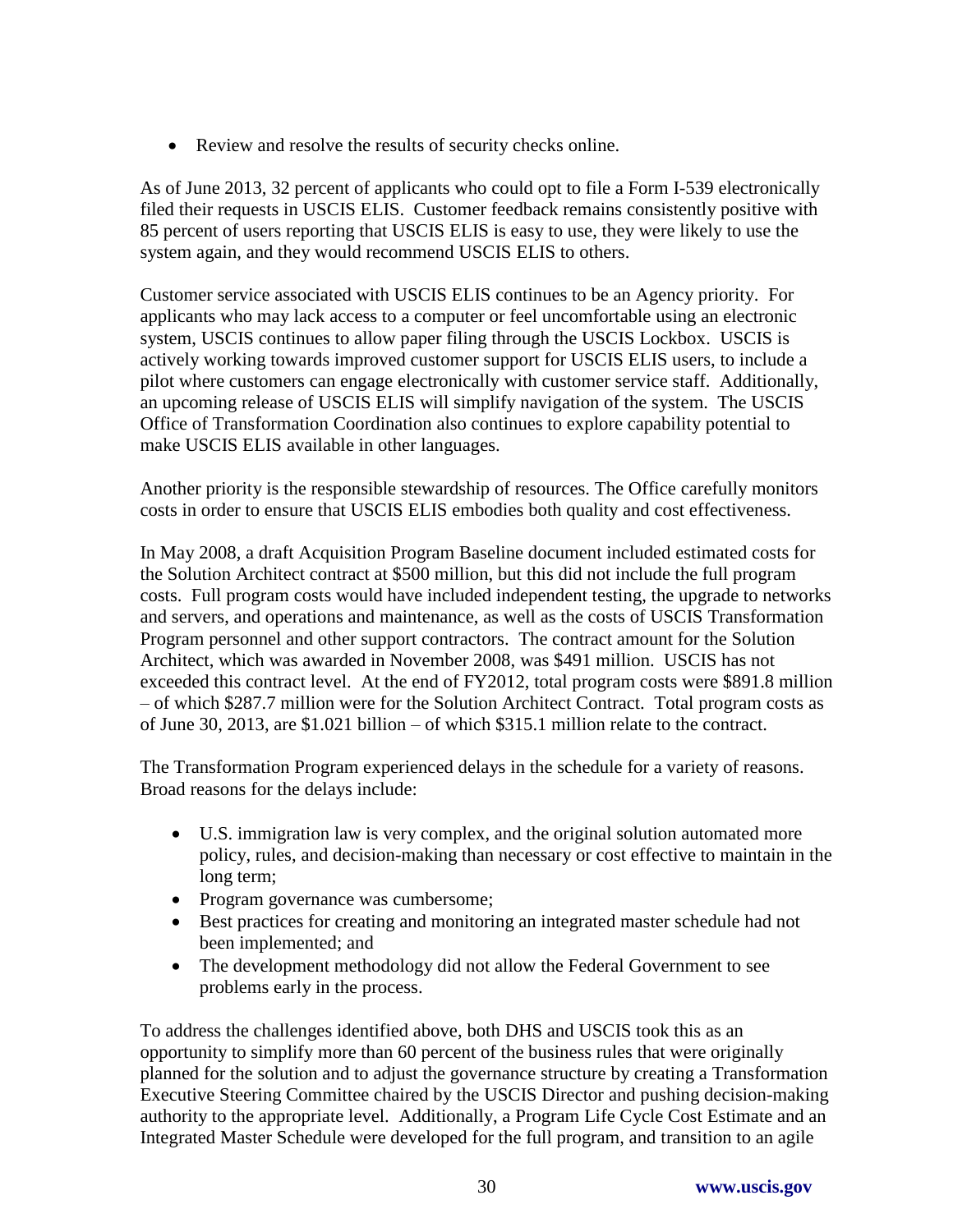software development methodology was made allowing business operators, developers, and testers to better work together to ensure alignment between development and business needs.

The Transformation Program is progressing in meeting the business needs. The program has initiated new capability every 4 to 6 months using the agile development methodology. Since March 2012, the Transformation Program has deployed four releases on schedule, providing approved capability and improved functionality to the field and customers. As noted above, EB-5 customers can now file Form I-526 through USCIS ELIS.

USCIS expects ELIS to be completed in FY2018 or 2019, leading to the improvement of customer experiences with USCIS in seeking immigration benefits and services. Through transformation, USCIS is committed to developing a capability that will be flexible to handle its current workload of benefit requests, estimated at 7 million annually, as well as expanding to handle additional volume necessitated by changes in laws or regulations.

### **H. Homebound Services**

USCIS field offices offer immigration services to applicants who are homebound or hospitalized. Although the current fiscal climate has required all Federal agencies to make cuts, assisting customers – especially those who need the Agency's support most – remains a priority for USCIS. A field office with jurisdiction over the applicant's residence will send a USCIS staff member to an applicant's home or healthcare facility to collect biometrics, interview the applicant, and administer the oath of allegiance. Within the CISOMB's reporting period, officers traveled nearly 4 hours to interview a woman in the Yuma, Arizona, area for naturalization. Since she required daily medical treatments, the 8-hour round trip to the field office would result in her having to forgo treatment on that day. Three days after the interview, USCIS staff returned to her home to conduct the naturalization ceremony, which included the video message from President Obama, the Pledge of Allegiance, and presentation of the Certificate of Naturalization. Also during this reporting period, staff members from the Detroit Field Office, in conjunction with the U.S. District Court, attended the home naturalization ceremony of a woman who became the second oldest person to naturalize ever in the United States. Immigration services and ceremonies such as these are conducted throughout the United States based on the applicant's medical situation. USCIS is committed to providing effective customer-oriented immigration benefits and information services to its applicants and stakeholders. Assisting customers, especially those who most need the Agency's support, remains a priority for USCIS.

#### **VI. CONCLUSION**

USCIS will continue to seek improvement and innovation in the processing of humanitarian, family, and employment-based applications and petitions as well as with customer service. USCIS thanks the CISOMB for the analysis and evaluation provided in this year's report and looks forward to continued collaboration in the upcoming year.